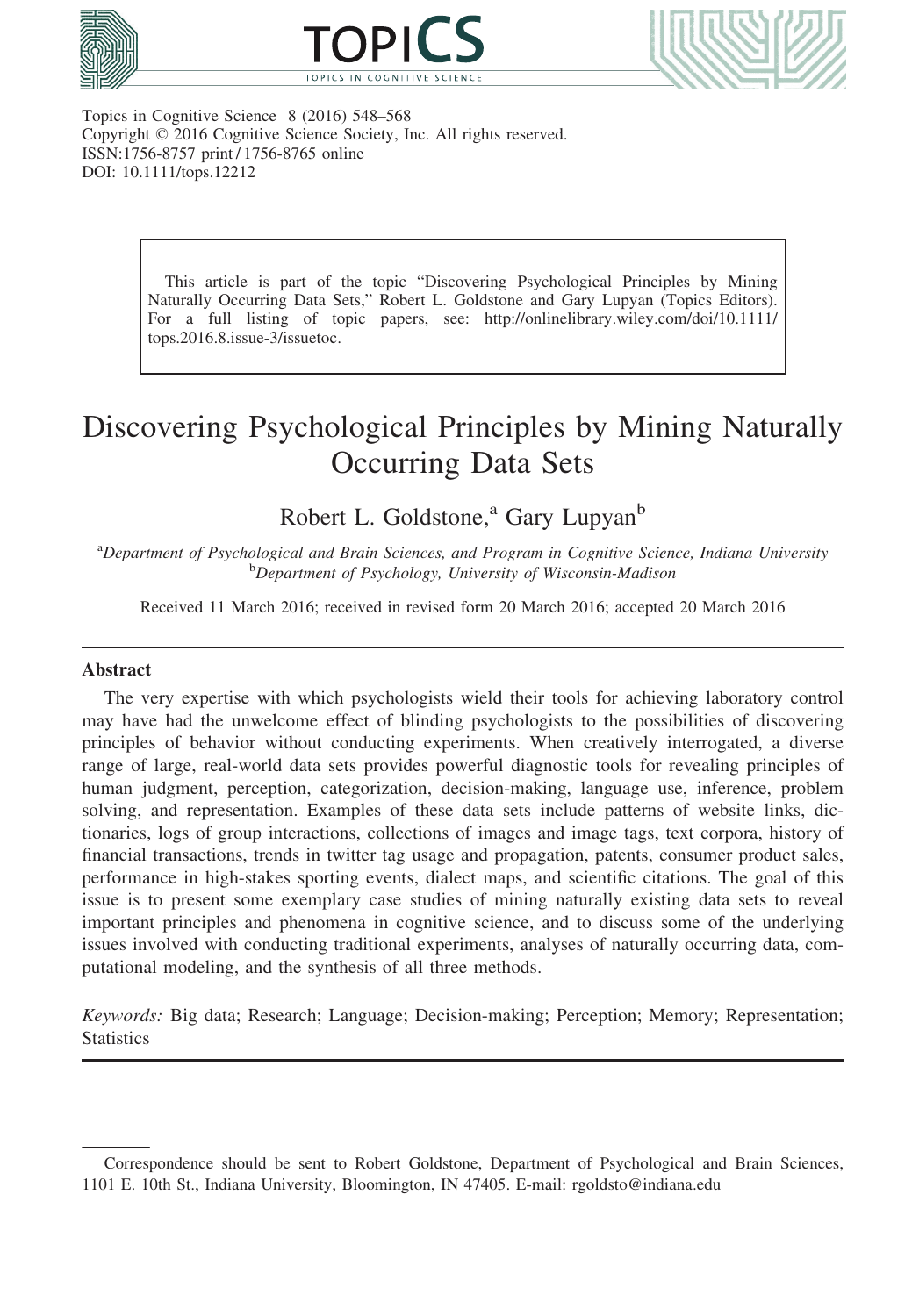## 1. Introduction

With more than 100 years of collective practice, experimental psychologists have become highly sophisticated in their application of well-controlled, laboratory experiments to reveal principles underlying human cognition and behavior. The resulting careful experimental designs, controls, counterbalancing, and proliferation of novel methods should be valued and encouraged. However, the very expertise with which psychologists wield their tools for achieving laboratory control may have had the unwelcome effect of blinding us to the possibilities of discovering principles of behavior without conducting experiments. One of the most promising areas of future growth in this direction is achieved by analyzing naturally occurring real-world data sets that affect and reveal human behavior.

Large and systematically collected sets of behaviorally relevant data have existed for many decades. These include census records, library classification systems, dictionaries and text collocations, financial decisions to save and invest, and Department of Labor statistics. In recent years, however, the diversity, availability, and scale of these data sets have exploded. Analysis of "Big Data" has already transfigured economics, sociology, biology, and other sciences, as indicated by the "Big Data" initiative of the United States government [\(http://blogs.sciencemag.org/sciencecareers/2012/03/new-federal-big.html\)](http://blogs.sciencemag.org/sciencecareers/2012/03/new-federal-big.html). A risky inductive leap is not required to predict that cognitive science is also poised to be similarly affected by Big Data techniques (Jones, 2016). Although our emphasis is on analysis of naturally occurring data sets (NODS), there is considerable overlap between our topic and Big Data analysis because the size of useful, naturally occurring data sets has been growing impressively with time. When creatively interrogated, a diverse range of data sets provide powerful diagnostic tools for revealing principles of judgment, perception, categorization, decision-making, language use, inference, problem solving, and mental representations.

The immediate goal of this topic is to present some exemplary case studies of mining large data sets to reveal important psychological principles and phenomena. The broader goal is to stimulate cognitive scientists to consider novel ways of harnessing the power of large data sets for informing their own areas of inquiry into mental processes. Our understanding of minds can be greatly enhanced by increasing our awareness of the kinds of possible data sets and analyses available to us. Examples of these data sets include dictionaries, logs of group interactions, collections of images and image tags, text corpora, history of financial transactions, Wikipedia edit histories, co-occurrence of terms on web pages, trends in twitter tag usage and propagation, historical records, demographics, patent use and dependencies, jury and judge decisions, mobile phone calls, the reading and forwarding of online news stories, consumer product sales, performance in high-stakes sporting events, dialect maps, and scientific citations. Behavioral economists have been effectively plumbing field studies for several decades now (DellaVigna, 2009), and so it could be argued that cognitive scientists are coming late to an already well-picked-over banquet. However, the theoretical preoccupations of cognitive scientists and economists are sufficiently different that we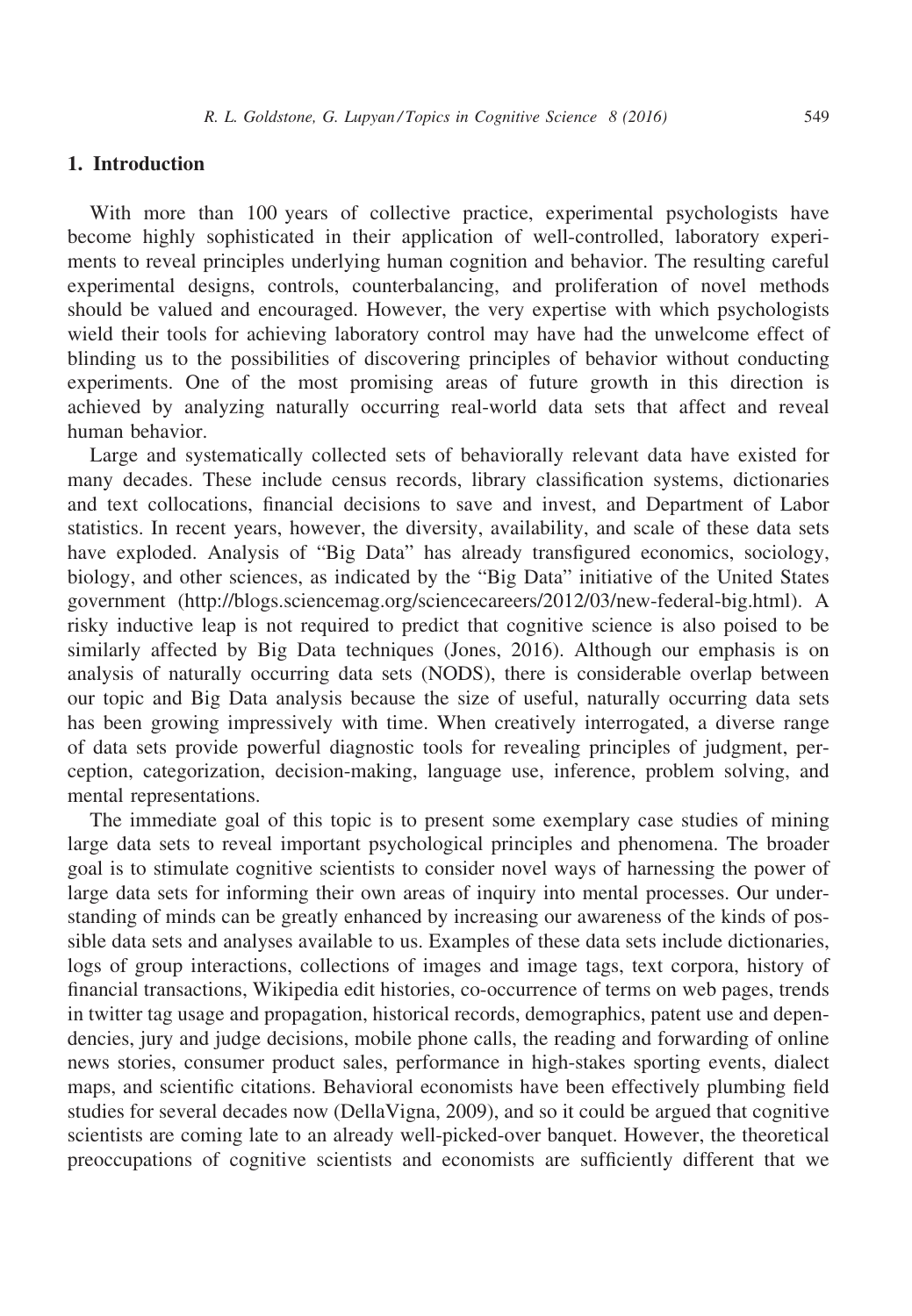expect that cognitive scientists may even be able to look at old, well-studied data sets with fresh eyes to see new things. For example, Berger and Pope (2011) examined 18,000 professional and 45,000 collegiate basketball games to find that teams behind one point at halftime are more likely to win than those ahead by one point. This result points to the powerful motivating effect of feeling that it is possible to overcome one's setbacks. Moreover, the strength of this motivation can be quantified—it leads to about 6% more victories than would otherwise be predicted. A myriad of patterns like this lie latent in data sets, needing only behavioral scientists endowed with inquiring minds and relevant theoretical perspectives to be brought to the surface.

In addition to presenting case studies of NODS for revealing principles underlying human behavior, the authors also consider fundamental issues regarding the use and analysis of large data sets. For example, one important topic is ways of statistically analyzing data when factors cannot be experimentally manipulated, but we must make do with the data we have. Although large real-world data sets are not as hygienically controlled as their laboratory counterparts, and do not allow for true random assignment and manipulation of factors, their sheer size can allow factors to be statistically pulled apart even when they cannot be manipulated. Particularly impressive are recent nonlinear state space reconstruction methods for deriving causality from correlated time series in complex ecosystems with many interacting species (Sugihara et al., 2012). For example, the technique has been applied to sardine and anchovy populations over time that show one species' increase is correlated with the other species' decrease. By probing the historical record to see whether several variables, including past sardine populations, predict future anchovy populations and vice versa, the researchers determined that the species are probably not directly influencing each others' numbers, but rather both are influenced by ocean surface temperature.

Methods like this show that causal relations across variables can be deduced by patterns of covariation over time (cf. Granger, 1969), and in many cases, having many recorded variables makes it easier, not harder, to determine causal relations among the interacting variables (Pearl, 1988). While conventional wisdom maintains that "You can't derive causation from correlation," modern statistical and machine learning analysis methods show that one can probabilistically determine causal relations from correlations (more precisely, conditional dependencies) if one has many interrelated variables and one makes some plausible assumptions about how causal processes operate. These analyses have made striking progress toward understanding causal relations in medical diagnosis, homeland security screening, automated user assistance, genetic counseling, natural language understanding, and mapping gene expression data (see Pearl, 2009 for a review). The cognitive scientist wishing to conduct research with NODS can benefit from developments in many analysis techniques: correlation, regression, multidimensional scaling, clustering, network analysis, kernel density estimation, Markov models, autoregressive models, detrended fluctuation analysis, Directed Acyclic Graphs, Granger causality, Bayes nets, and machine learning algorithms. For most theoretically motivated questions, there are appropriate and readily available analysis techniques.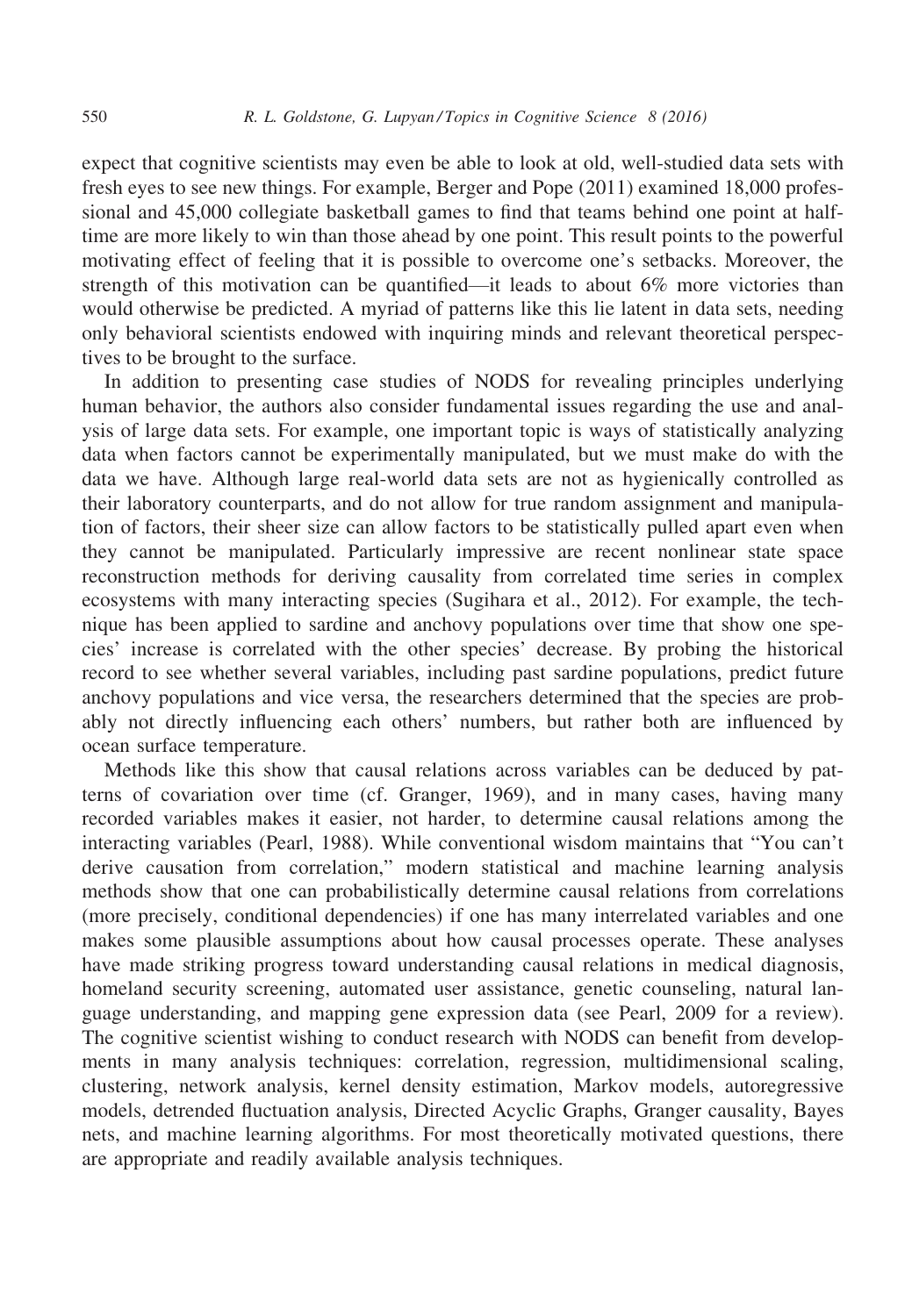## 2. NODS, experiments, and models

Despite some of the advantages of NODS we just highlighted, large data sets with many variables do not always compensate for stimulus control and ability to manipulate variables that characterize genuine laboratory experiments. The psychophysicist interested in color perception would be foolish to wait around for the natural world to provide a set of scenes with exactly the right color comparisons and contrasts to test her theory. There are undeniable benefits derived from being able to experimentally intervene on a system by systematically turning on/off some variables while leaving all others intact (Pearl, 2000). One of the themes that emerges from many of the articles in this issue is that NODS should supplement, not supplant, experiments. The articles describe best methods of practice for determining whether a question about minds is better answered using controlled laboratory experiments or analyses of large data sets (Pope, 2016). Some of the primary uses of NODS for cognitive scientists interested in how individual minds work are shown in Table 1. One use of NODS is to provide external validation for experiments that have been primarily tested in the laboratory. For example, Berger (2016) tests whether primacy effects observed in the laboratory (e.g., better memory for words occurring earlier in a list) are found in a domain that academicians care deeply about—citations to articles appearing in scholarly journals. He finds, in fact, that articles appearing earlier in a given issue of a journal are more likely to be cited than articles appearing later (hence the placement of our introduction in this issue of topiCS). Moat, Olivola, Chater, and Preis (2016) describe another example of external validation of a theory. According to the "decision making by sampling" theory, people make probability judgments by sampling events in their memories that belong and do not belong to a target category. Consistent with the theory, Moat et al. find that people overestimate the probability of dying in a way that kills many people at once, because these events tend to be overrepresented in news media, including the Google News Archive. One valuable role of NODS for external validity is that their use can show whether or not a laboratory observed result has a sufficiently large effect size so as to influence actual behaviors of people making consequential real-world decisions. It is one thing to show in a laboratory that people tend to simplify their lives and reduce their cognitive work by using the default choices given to them. It is another thing to show that they use these default options even when a making decision about their own retirement savings that will affect by hundreds of thousands of dollars how much money they have when they retire

External validation of laboratory experiments

Demonstrate phenomena that motivate follow-on laboratory research Discover patterns of information latent in environments

Create stimuli for experiments

Construct and test computational models of cognition

Table 1 Uses of naturally occurring data sets for research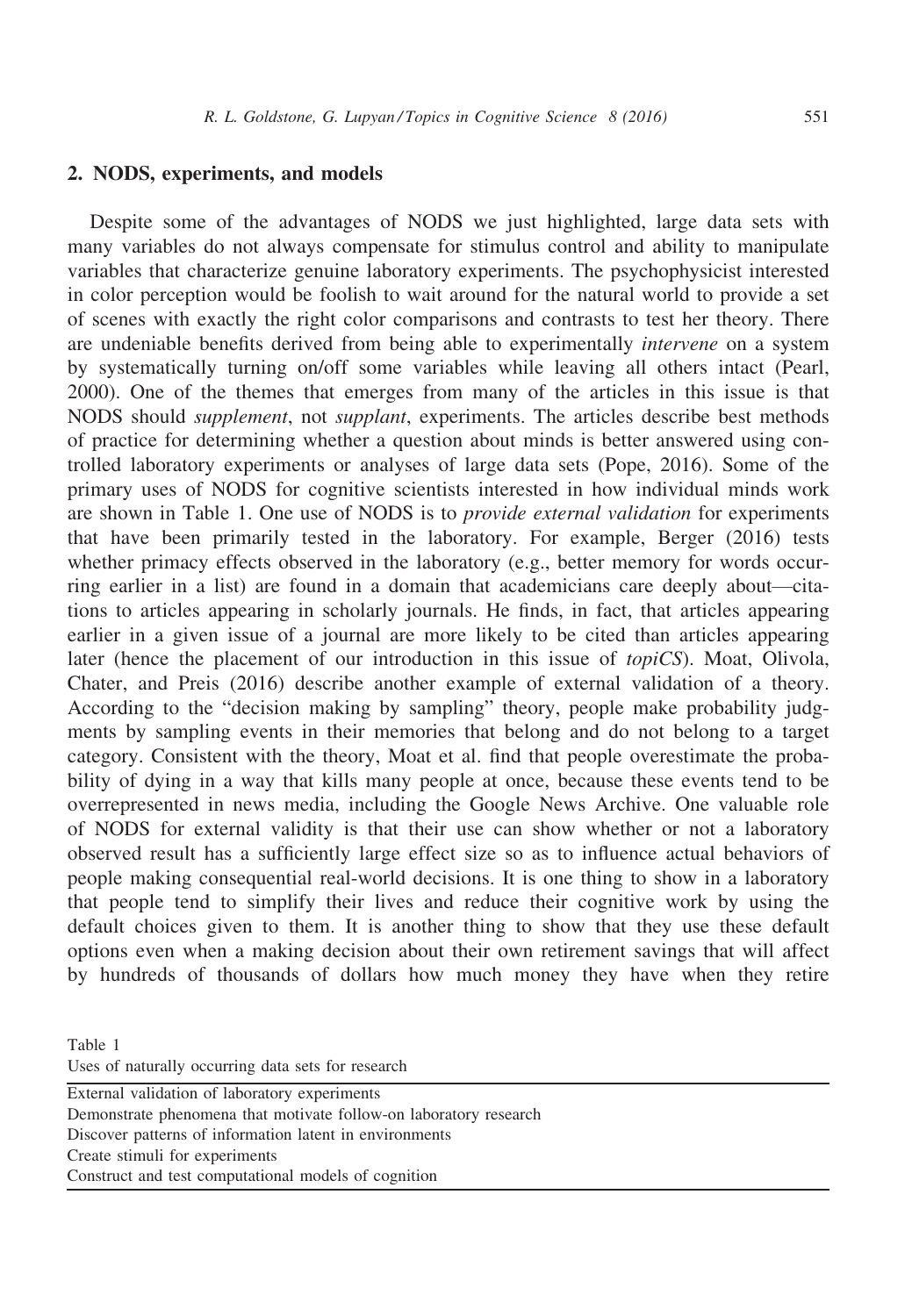(Madrian & Shea, 2001; Pope, 2016). Tests of psychological theories using NODS allow researchers to tell whether their ideas have real-world, not only statistical, significance.

Another use of NODS is to motivate subsequent laboratory research to distinguish theoretical accounts of real-world outcomes. Many university researchers assume that the natural sequence of research is one of "scaling up." One finds a result in the laboratory and after one is convinced that it can be reliably found in the lab, it is scaled up to see if it can be found in the world at large. This progression is one of the standard models for how Department of Education projects are expected to evolve—from basic research on learning, to eventual classroom application. However, an equally important research enterprise is "scaling down"—finding a natural phenomena and taking it into the laboratory to determine what makes it work (Nathan & Alibali, 2010; Nathan & Sawyer, 2014). For example, Christiansen and Monaghan (2016) find subtle differences in the morphological and phonological properties for nouns versus verbs in dictionaries and corpora of childdirected speech. This leads naturally to the question, "Are people sensitive to these phonological differences?" They report follow-up laboratory experiments that give a positive answer to this question, showing that even with relatively little exposure to a language, children become sensitive to phonological cues that distinguish nouns from verbs and can use them to infer the lexical status of novel words. As another example, Pope (2016) reports a striking example of a left-digit bias in used car purchases, whereby buyers pay far more for a car with only 9,970 miles compared to one that has 10,020 miles—a much bigger difference than would be predicted given the average buying price difference between, say, cars with 9,930 versus 9,980 miles. Follow-up laboratory experiments were then constructed to distinguish between different cognitive mechanisms underlying this effect. Through these experiments the researchers end up supporting the hypothesis that the left-digit bias is driven by inattention because participants' recall for non-left digits of a car's price was far worse than for left digits. One of the advantageous aspects of NODS for motivating subsequent laboratory research is that the researchers can be confident that the effect they experimentally track down is strong enough to drive real-world patterns because it is those patterns that inspired the laboratory investigation in the first place.

A third use of NODS is to discover patterns of information latent in environments. This use of NODS is surprisingly reminiscent of ecological psychology (Gibson, 1979; Neisser, 1976), though with markedly different methods and considerations concerning what counts as a person's surrounding ecology. Consistent with studying NODS, the ecological psychology movement has always emphasized studies of real-world behavior as opposed to the artificial environment of the laboratory. J. J. Gibson stressed the importance of studying the environment in which behavior takes place, and the often hidden or subtle perceptual cues that an organism could use to behave in an adaptive manner. It was a surprise to us to see how well that description fits much of the current use of NODS as represented by the articles in this issue. So much so, in fact, that we are prompted to coin the term "cultural neo-ecological psychology" (CNP) to describe the use of NODS to quantify the informational ecology that surrounds human behavior. This ecology is increasingly becoming shaped by cultural products. One example of this approach is Christiansen and Monaghan's (2016) quantitative articulation of the phonological cues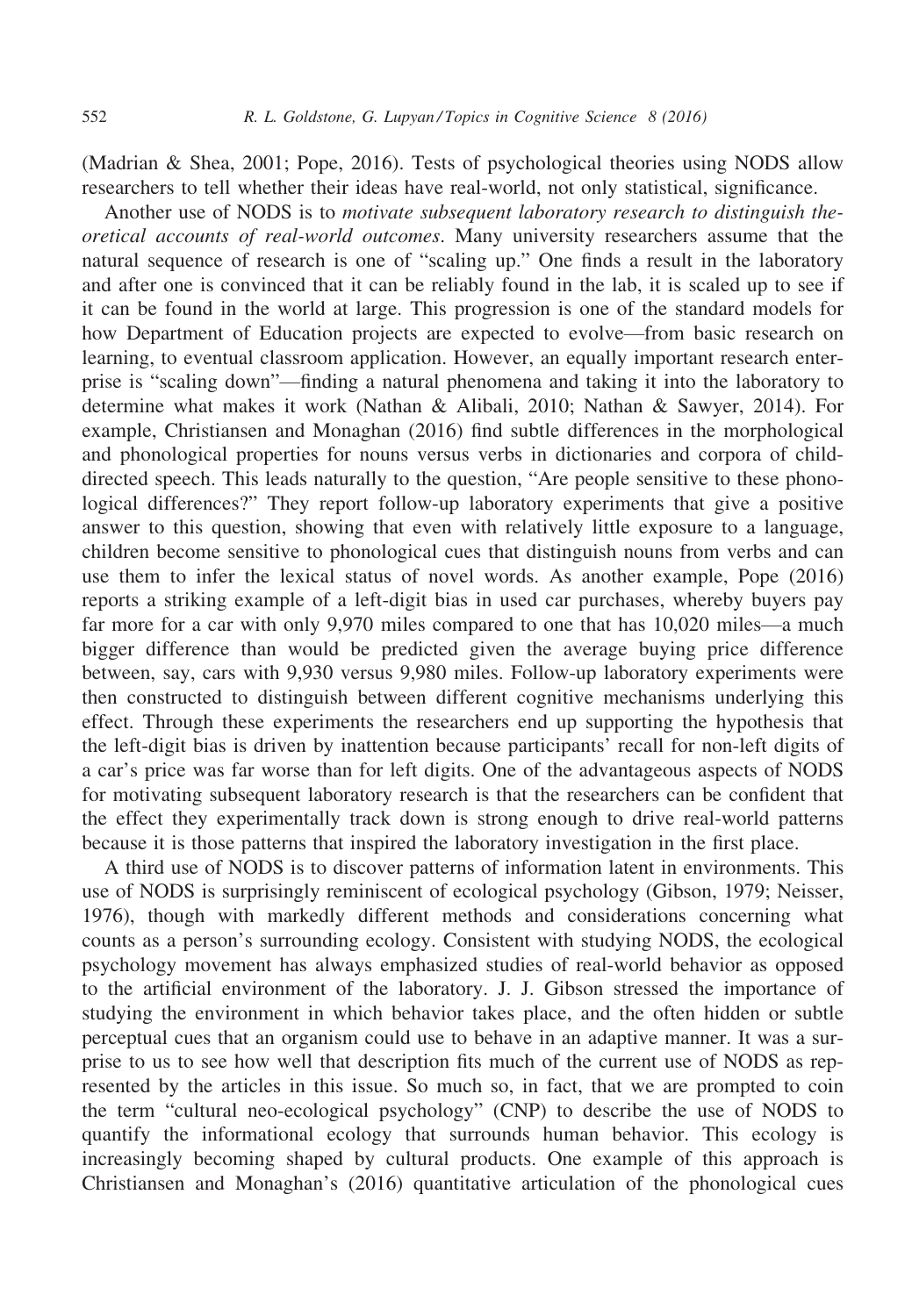that predict part of speech in English. A second example is Heit and Nicholson's (2016) study of the positions and attributes of Democrats and Republicans. A third example is Griffiths, Abbott, and Hsu's (2016) application of machine learning techniques to reveal how natural categories are structured. As a fourth example, Moat et al. (2016) study the distribution of web pages that are prominently available to people as they forage their web environment for information. As a fifth example, Vincent-Lamarre et al. (2016) analyze information about connections between words and the minimal networks of words sufficient to define all other words, as revealed by large corpora analyses of dictionaries.

In at least the cases of Christiansen, Heit, Griffiths, and Moat, the researchers are explicitly interested in showing that people are sensitive to particular sources of distributional information present in the real world. These researchers are precisely interested in whether and how people internalize the distributional information available to them, and so depart from the traditional ecological psychology exhortation to "Ask not what's inside your head, but what your head's inside of" (Mace, 1977). This focus was presaged by Shepard's (1984) theorizing that the constraints of internal representations echo those of the cognizer's ecological context. Another obvious difference in emphasis between CNPs and traditional ecological psychologists is that the former are focusing on the structure of an external world that is largely based on information on the web or social constructs—words (Christiansen & Monaghan; Vincent-Lamarre), prices (Pope), stocks (Moat et al.), mathematics problems (Koedinger, Yudelson, & Pavlik, 2016), and scholarly articles (Berger). As more of our attended world migrates online, it makes sense that the structure of this online world becomes of central psychological concern. Ranked search results are just as much part of the modern web citizens' experience as is the optic flow studied by Gibson.

A fourth use of NODS is to create stimuli for experiments. This use most directly belies the view of NODS and lab experiments as existing in a competitive or zero-sum relation. Several of the articles in this issue use NODS in order to create laboratory stimuli with an aim toward making the experiments more externally valid. Heit and Nicholson (2016) asked survey respondents to estimate the probability that a candidate with a particular profile description was a Democrat or Republican. The descriptions were generated by a large survey from the American National Election Study that identified people's political parties, demographic attributes, and beliefs. In this manner, the researchers were able to ascertain that people are more accurate in their ability to identify Democrats and Republicans than would be expected by some "uninformed voter" accounts. That is, people are sensitive to actual differences in positions and attributes between Democrats and Republicans. An analogous logic was employed by Christiansen and Monaghan (2016) to show that children are sensitive to actual phonological differences between nouns and verbs. Brady, Konkle, Alvarez, and Oliva (2008) sampled stimuli in a long-term memory experiment using results from Google Image Search queries in order to provide experiment participants with stimuli that have natural statistical distributions and levels of variation (see Griffiths et al., 2016). If the use of NODS for human experiments is rapidly increasing, it is fair to say that for machine learning experiments it is absolutely exploding. The tremendous recent advances in deep learning depend crucially on giving machine algorithms large and representative data sets of naturally occurring image, audio,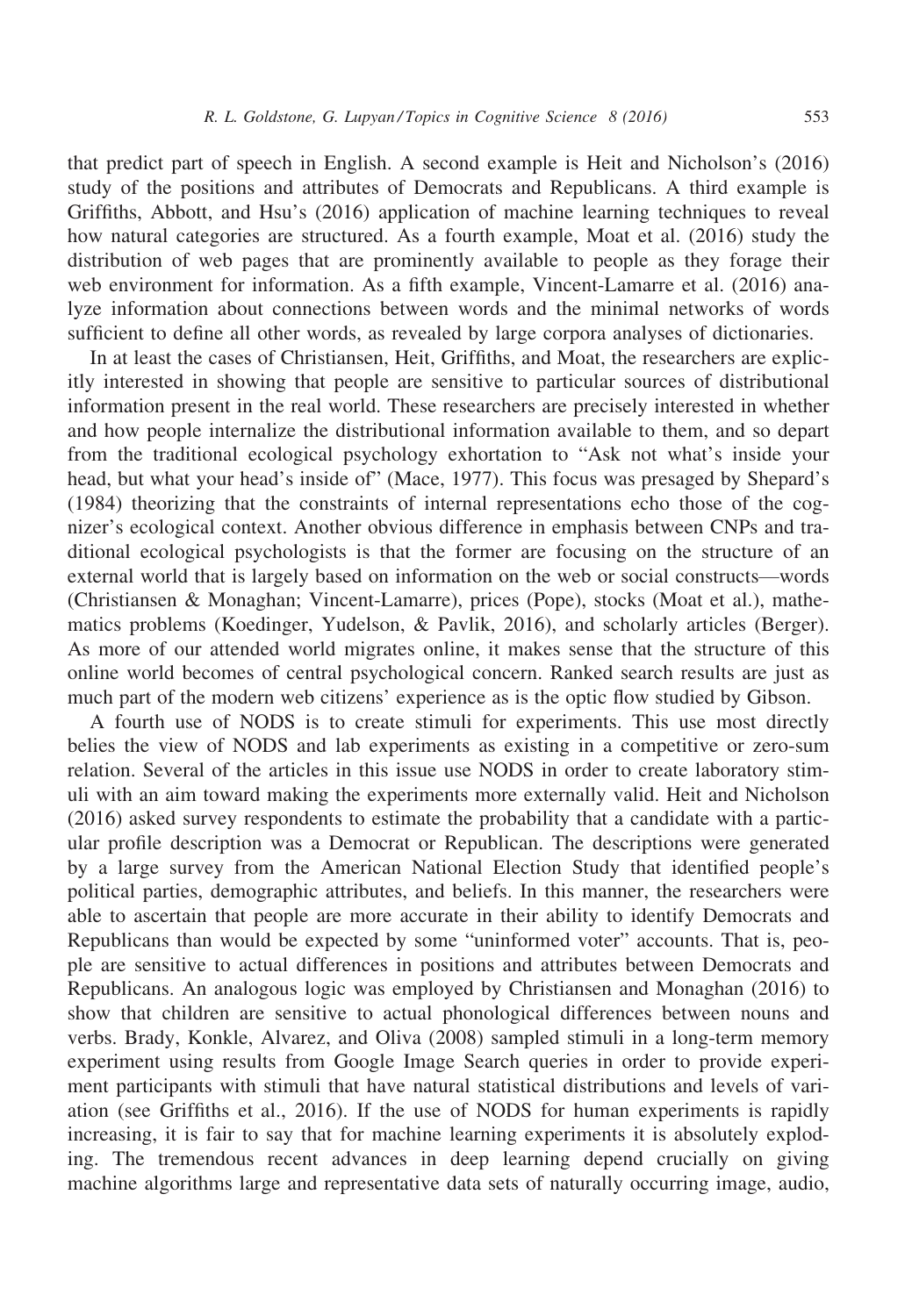and text samples. The ability of the algorithms to derive latent statistical structures at multiple levels embedded within data is truly impressive (Bengio, Courville, & Vincent, 2013; LeCun, Bengio, & Hinton, 2015), and so effective that it would be surprising if humans (and animals more broadly) had not evolved to exploit similar methods.

Related to this confluence between human and machine learning, a fifth use of NODS is to inform the construction not of experiments, but of computational models of cognition. Koedinger et al. (2016) show how the choice between different cognitive models of mathematical reasoning can be adjudicated with the help of large amounts of data, courtesy of the Datashop repository of educational technology data (Koedinger, Stamper, Leber, & Skogsholm, 2013). The particular data they studied concerned the patterns of successes and errors that students make across a suite of related mathematical problems. The models that they considered varied in how general their knowledge components were, and the empirically favored models fell between the extremes of positing a single faculty of "general intelligence" and positing a different knowledge element for every task. Models that posited knowledge components at an intermediate cognitive level were most strongly supported, and the data were able to disconfirm some natural alternative hypotheses about what these components might be. Griffiths et al. (2016) and Vincent-Lamarre et al. (2016) also use NODS to distinguish between alternative computational accounts of cognition.

The articles in this issue of *topiCS* describe converging methods to validate experimental results with real-world data sets and refine theories generated by analyzing real-world data sets by conducting controlled experiments. None of the authors suggested that experiments should be superseded by NODS, but rather that there will be a bidirectional process in which each activity informs and constrains the other. One final hybrid strategy for bridging experiments and NODS analysis that was not represented among the articles but is likely to become increasingly important for cognitive science is to create real and virtual world services and environments for users that allow a researcher to observe users' natural behavior yet still explicitly manipulate key variables that could affect users' behavior (Salganik, Dodds, & Watts, 2006; Szell, Lambiotte, & Thurner, 2010). Salient examples of this approach have been offered by Facebook's research arm, which has shown that it can affect the moods of Facebook citizens by varying the positive versus negative content of posts visible to them on their news feeds (Kramer, Guillory, & Hancock, 2014), and it can affect actual voting behavior of facebook citizens that they target with political mobilization messages *and* their networked friends (Bond et al., 2012). Synthetic worlds offer particularly exciting opportunities for manipulating social variables in vivo *virtualis* because they allow us to experiment with alternative foundational organizational choices that would be prohibitively costly and infeasible to implement otherwise (Castranova, 2005).

### 3. Advantages of NODS

Although some of the advantages underlying NODS have already been implicitly described in the section above, we wish to explicitly enumerate several of the reasons why NODS are particularly exciting at the present moment for cognitive science: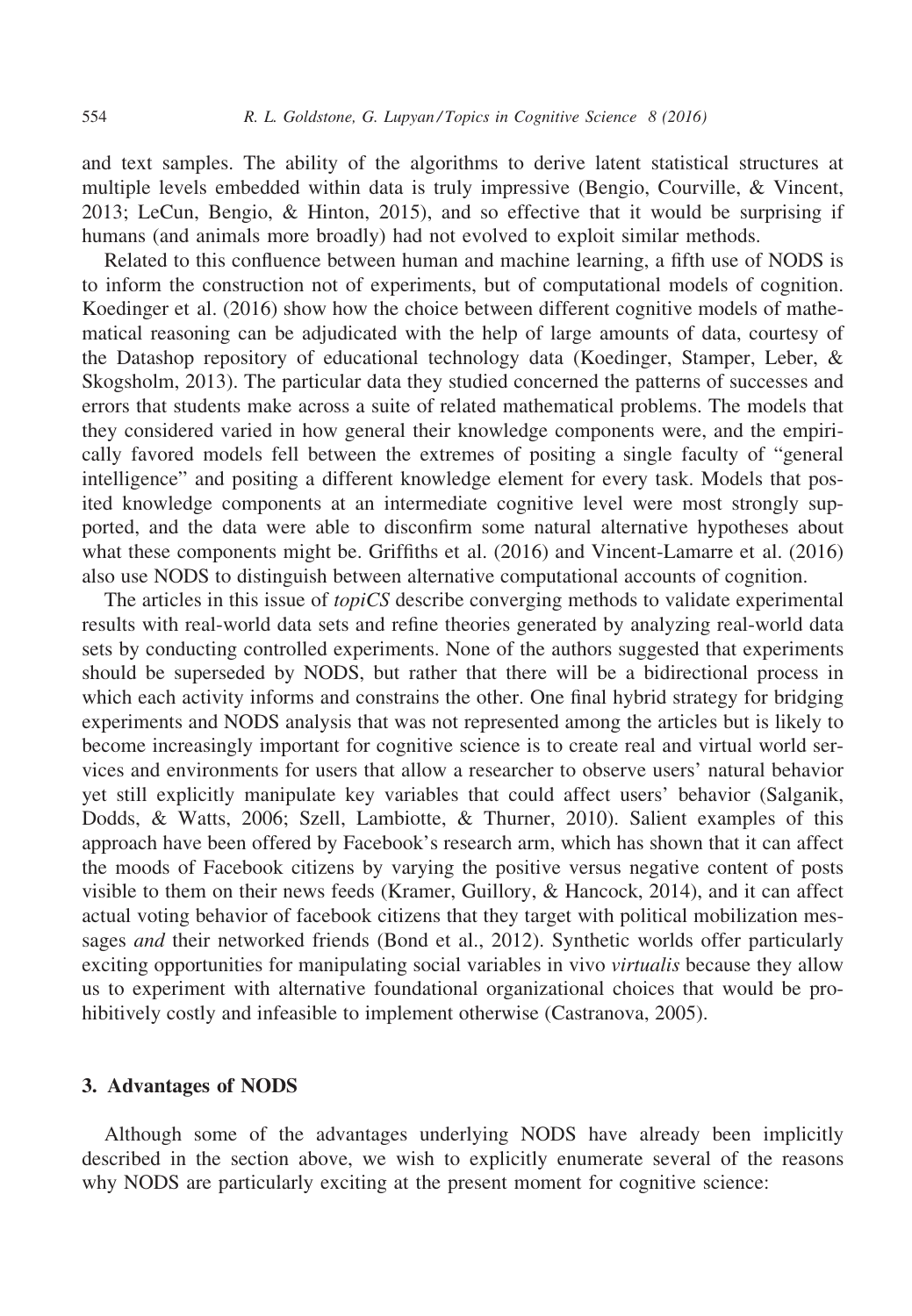- A. Big Data technical innovations. Cognitive scientists stand to benefit by taking advantage of the many methodological tools now readily available for analyzing Big Data. Technological innovations like MapReduce and Hadoop make processing large data sets tractable through parallel architectures. Otherwise unwieldy data sets like a month's worth of twitter feeds, the network of citations among all journal papers, and a billion words of freely available Google books can now be mined by social scientists without needing a PhD in computer science.
- B. Wide availability of interesting data sets. There has been an exponential growth in the number and size of freely available data sets. Some prominent data sets include scholarly citations, telephone calls, the movement of currency, disease spread, gossip spread, patterns of collaboration, patent uses and dependencies, jury decisions, business transactions, census records, and raw data from national surveys. Table 2 is provided in the spirit of an "inspiration pump" to identify for cognitive scientists some fertile data sets for particular fields, although the list only begins to scratch the surface of possibilities. Beyond these online data sets, there are increasingly many sensors tracking our movements and behaviors, and these have provided a wealth of data about habits, motivation, social networks, and factors affecting performance. Many of the specific data sets interrogated by the topic's authors did not exist 10 years ago, nor did the technology required to assemble the data sets. This is notably true for the researchers using Google Ngrams, GWAP, Flickr, and Twitter tags and follows, to take a few examples. Moreover, paralleling the exponential increase in the number of open data sets, there has been a sharp increase in the tools available to analyze the data sets. Tools like Beautiful Soup greatly expedite the collection of web data, as do open source bots to crawl data, easily operated database management and query systems, and advances in natural language processing.
- C. Data on socially and personally important behaviors and decisions. The human decisions revealed by NODS are often highly consequential ones and are made by highly motivated individuals. Decisions like how to wager on a game show (Post, Assem, Baltussen, & Thaler, 2008), where to aim one's golf ball in a professional tournament (Pope & Schweitzer, 2011), what to name one's child (Berger, Bradlow, Braunstein, & Zhang, 2012; Berger & Le Mens, 2009; Gureckis & Goldstone, 2009), or how to save or invest one's money (Bernartzi & Thaler, 2007) are major life-changing decisions that people take, or at least ought to take, very seriously. These data involve decisions and behaviors that have direct and often times profound ramifications for both individuals and societies.
- D. Avoiding experiment-related contamination. NODS typically allow researchers to investigate natural behavior in ways that are uncontaminated by perceived task demands, presentation biases, and researcher expectancies. Admittedly, NODS often have the converse *disadvantage*—reflecting artifacts due to specific "nuisance" factors in the real-world situation. One example of this was cited by Pope (2016)—buyers of cars on the used car auction market may not intrinsically value cars with 9,990 miles much more than cars with 10,010 miles, but instead believe that their customers will, and so are willing to pay appreciably more for them. Koedinger et al. (2016) describe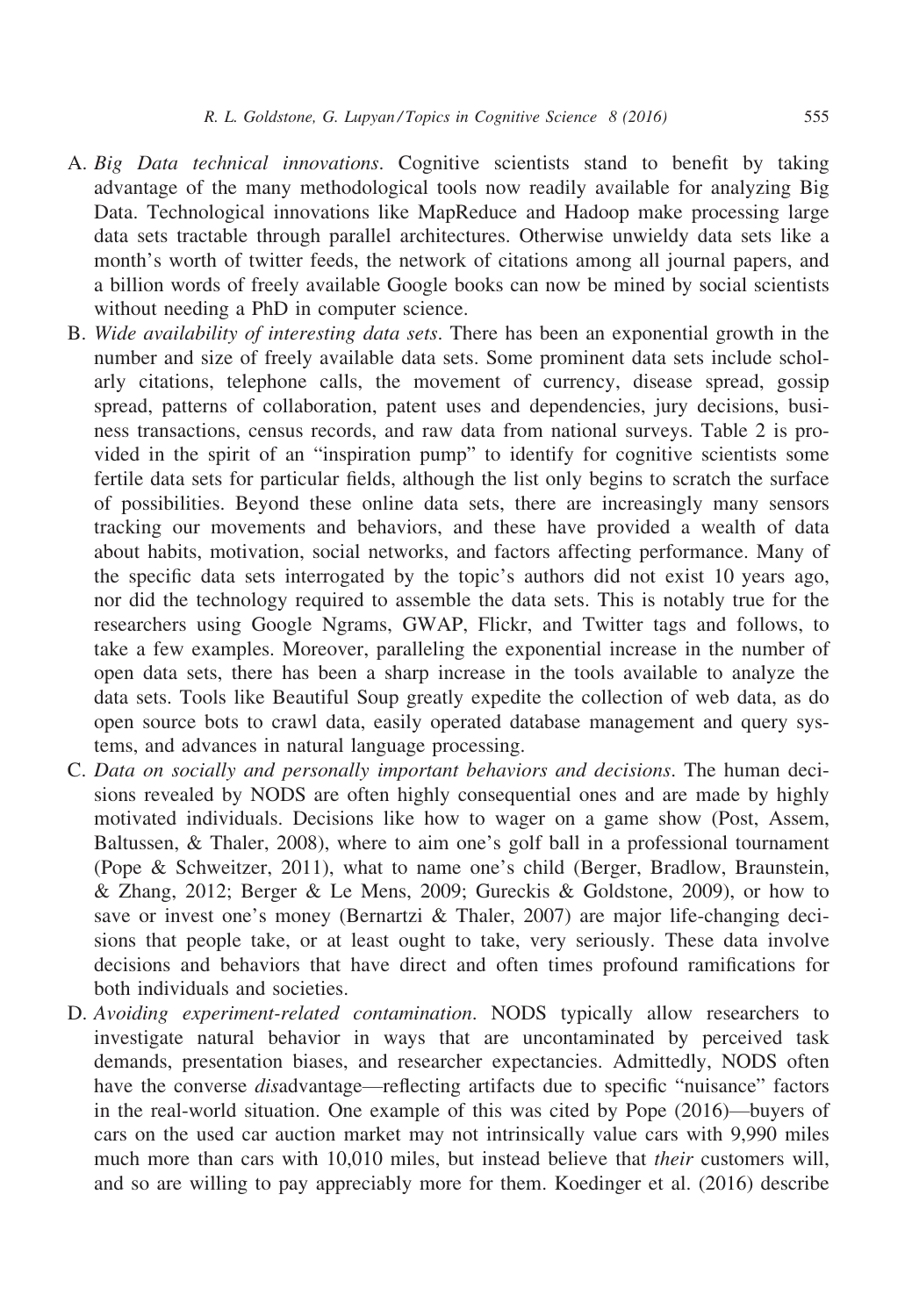Table 2

A small subset of available data sets with potential relevance for cognitive science. Citations and Internet links have been omitted because an Internet search will readily retrieve up-to-date links

| Fields and Data Sets                                                                                                                                                                                                                                       | Sample Questions                                                                                                                                                                                                                                                                             |
|------------------------------------------------------------------------------------------------------------------------------------------------------------------------------------------------------------------------------------------------------------|----------------------------------------------------------------------------------------------------------------------------------------------------------------------------------------------------------------------------------------------------------------------------------------------|
| Language: dictionaries, thesauri, text corpora,<br>Wordnet, dialect maps, Google Ngrams, Google<br>Word2Vec; WALS, OpenSubtitles, CYC, CHILDES                                                                                                             | How does the composition of speakers of<br>a language affect the evolution of the language?<br>How does status differential, exposure, and<br>familiarity influence a person's dialect?                                                                                                      |
| Search, imitation, and exploration: Social Security<br>records of baby names, journal citations, patents,<br>Twitter tags, web memes, web links, fishing<br>vessel routes, music downloads, article views,<br>children's art within and between classrooms | How are people affected by similarity, popularity,<br>momentum, and success when deciding what<br>memes to imitate?<br>What heuristics guide people's decisions to download<br>an article or piece of music?                                                                                 |
| Cognition: tutoring system interactions,<br>standardized tests, cognitive training games                                                                                                                                                                   | What are the separable knowledge components that<br>comprise proficient mathematical reasoning?<br>What does the relation between two<br>tasks have to be for training in one task<br>to lead to improvements in the other?                                                                  |
| Vision and object recognition: Flickr, GWAP,<br>natural image statistics over photographs,<br>ImageNet, browser click streams, movie trailers                                                                                                              | What kinds of hierarchical visual<br>representations arise when learning systems<br>are fed natural scenes with realistic distributions?<br>Are human object representations<br>veridical representations or warped<br>to emphasize diagnostic visual features?                              |
| Decision making: retirement fund holdings,<br>financial transactions, sales records,<br>Ebay auction bids, NFL trades,<br>credit card balances, donations                                                                                                  | How influenced are people by their<br>immediate context when making<br>long-term decisions?<br>Does the value of a player within<br>their original, longtime team predict<br>their value when traded to another team?<br>Why do people put a greater value<br>on an object valued by others? |
| Performance: golf scores, chess ratings, race times,<br>home and away games, time course of points in a<br>game                                                                                                                                            | If a person wishes to maximally<br>improve their performance, what<br>is the optimal relative skill level<br>of their opponent?<br>What is the optimal level of<br>stress for performance?                                                                                                   |
| Group behavior and social networks: Wikipedia<br>edits, currency movements, cell phone calls, paper<br>collaborations, United Nations resolutions, General<br>Social Survey                                                                                | What causes some discussions to split into<br>antagonistic sides and others<br>to reach consensus?<br>How does geographic and semantic<br>distance influence the likelihood<br>and profitability of a social interaction?                                                                    |

(continued)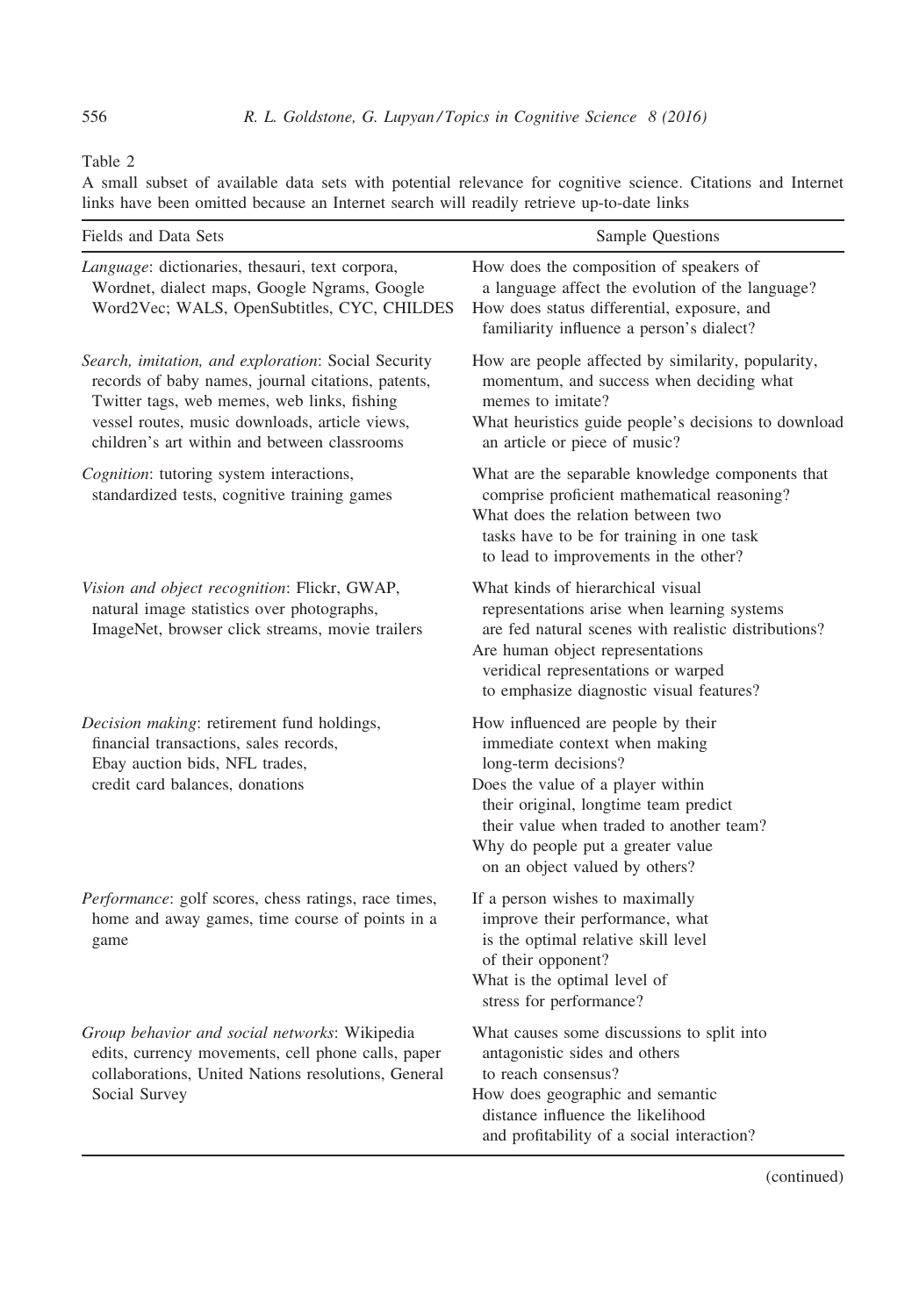Table 2 (continued)

| Fields and Data Sets                                 | Sample Questions                    |
|------------------------------------------------------|-------------------------------------|
| <i>Physiological measurements:</i> emotion detection | What are the genetic components     |
| from video, DNA, walking speed, activity monitors,   | of decisions to explore or exploit? |
| heart rate monitors, blood chemistry,                | What factors motivate people        |
| health club attendance                               | to start and keep exercising?       |

another nuisance factor in their NODS; because they use an adaptive mastery algorithm, the number of students contributing to an error rate estimate decreases as the number of practice opportunities increases. Braithwaite, Goldstone, van der Maas, and Landy (2016) describe a related measurement problem with educational systems that adapt the problems given to students based on the students' performance. Whether the situational artifacts are worse than the laboratory artifacts will depend on the strength of task demands. For situations in which people are motivated to present themselves in a favorable light, choke when they know they are being observed (Beilock  $& Gray$ , 2007), or make decisions differently when explicitly reflecting on them versus acting intuitively, the benefits of employing NODS will often more than outweigh their costs.

E. Understanding cross-level interactions between individuals and the social structures in which they are embedded. NODS allow us to investigate the bidirectional interplay between internal psychological processes and the external artifacts produced by those processes, including language structures (Griffiths, Steyvers, & Tenenbaum, 2007; Monaghan, Christiansen, & Fitneva, 2011; Steyvers & Tenenbaum, 2005), laws, political structures (Adamic & Glance, 2005), group organizations (Cooke & Hilton, 2015), and creative works. The study of NODS fits well with an "extended mind" (Clark, 2004, 2009; Hutchins, 1995) approach to cognitive science that takes seriously the bidirectional links between individual human beings and their surrounding environments for establishing distributed cognitive units. If cognition emerges as a function of the interactions between individual humans and their environments, then NODS play an indispensable role in determining the environmental components that shape these distributed cognitive processes.

## 4. Five exemplary case studies

In addition to the articles in this issue, we would like to summarize five case studies of the use of NODS, both as inspirations for their possible theoretical diagnosticity and also because of the generalizable principles they suggest. Although the selection of only five examples is necessarily arbitrary and hopelessly incomplete, these case studies are historically and societally significant.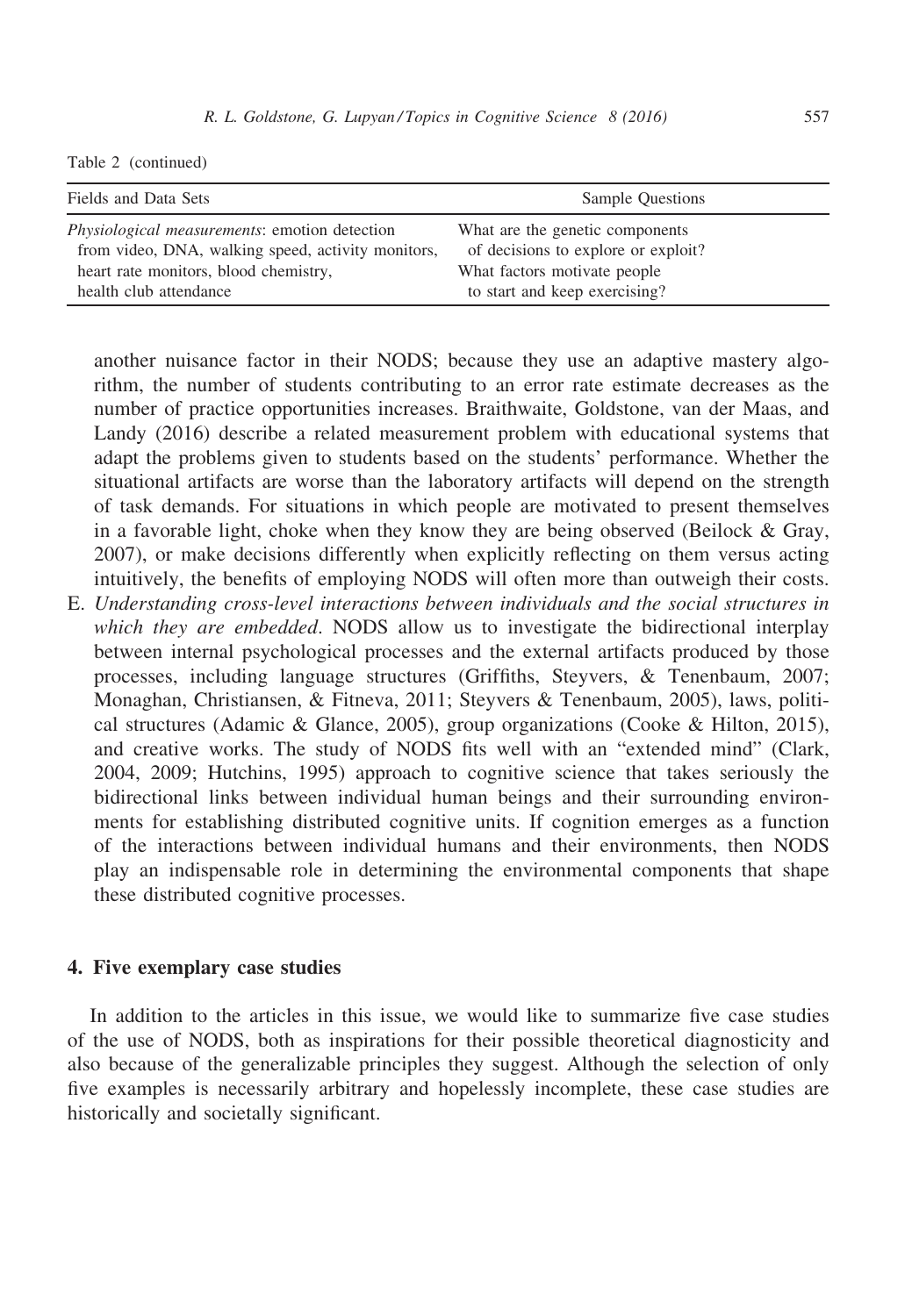## 4.1. Anderson and Schooler (1991)

Anderson and Schooler present an early example of NODS by analyzing New York Times headlines, the CHILDES database of utterances spoken to and by children, and 4 years' worth of email to John Anderson. They enlisted these data sets to explain why our memories may show the particular pattern of forgetting that they do. On the left panel of Fig. 1, they show an approximate power law relation between the probability of a word appearing in a New York Times headline and the number of days since the word last appeared in the New York Times. They show a similarly shaped power law relation between John Anderson's probability of receiving an email from a particular person and the number of days since last receiving an email from that person. This plot shows the "burstiness" of our news. If the news covers a particular topic on a day, then it is likely to cover that topic in the near future. If we have recently received an email from somebody, then we are "at risk" for receiving still more emails from them in the near future. Often times we will actively email a person many times within a short period of time only to let the correspondence lie fallow for many months until the next burst of activity. The right panel of Fig. 1 shows Ebbinghaus's (1885) power law relation between the retention of a word measured by savings and the number of hours since the word was last studied. On the basis of close correspondences like this, Anderson and Schooler argue that our memory systems may have evolved so that they are well matched to natural environmental



Fig. 1. Data analyzed by Anderson and Schooler (1991, 2000). The left panel shows the approximate power law relation between the probability of a word appearing in a New York Times headline and the number of days since the word last occurred. The right panel shows the power law relation observed by Ebbinghaus (1885) between the retention of a word measured in savings and the time since the word last studied. Figure reprinted with permission from the authors.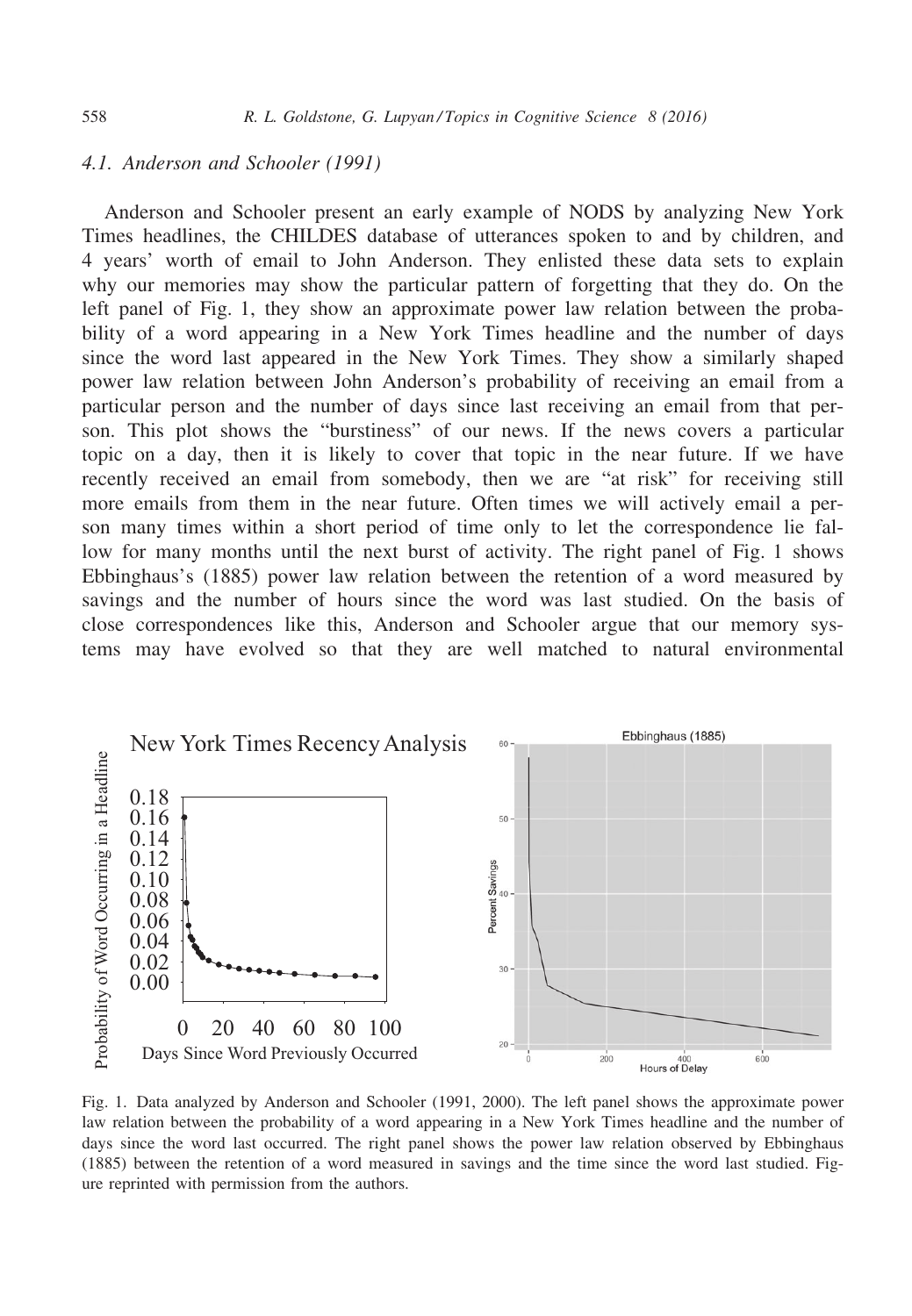statistics. Our memory for something deteriorates in almost exact proportion with the likelihood of needing that memory.

#### 4.2. Michel et al. (2011)

In 2011, the Google Books team introduced their transformative Ngram Viewer, which allows anybody to search for phrases in more than 5 million books and half a trillion words. This resource has a large impact on research in linguistics, economics, political science, law, sociology, and psychology. One of the theories that they tested was that the past tense forms of verbs should regularize over time, with the –ed form ascending in dominance over time. The results shown in Fig. 2 do not generally support this theory. Michel et al. observed far more idiosyncratic trajectories for verbs than would be expected from a general irregular-to-regular shift over time. Some word (shown in red) became significantly more irregular over time. "Lighted" and "Waked" sound strange to our present day ears but would not have sounded strange in 1850. Although there is not a cross-dictionary trend toward regularization, there are distinct local pockets of regularization. For example, of the six words that shifted from  $>50\%$  irregular to  $>50\%$  regular (shown in blue), four of them belong to the "-t" cluster that creates past tenses like bend- >bent, build->built, send->sent, spell->spelt, and smell->smelt. Other analyses from this same set of verbs show that there is a relation between regularization over time and verb frequency, with a tendency for lower frequency verbs to regularize over time compared with high-frequency verbs. One account for this is that it is hard to remember an irregular form for a verb if that irregular form is seen only rarely. Exceptions to the standard "-ed" are more likely to evade regularization if they maintain a fairly high frequency (though see Lupyan & McClelland, 2003 for an alternative account).

### 4.3. Camerer, Babcock, Loewenstein, and Thaler (1997)

Camerer et al. studied the driving logs of New York City taxi drivers across many days, finding that as taxi drivers earn higher hourly wages in a day, they also tend to work fewer hours. This is shown by the negative correlations in Fig. 3 between hourly wages and number of hours worked. Across approximately 2,000 logged driver days, drivers tend to stop work earlier when they have been having relatively good days in terms of fare volume. This results in conspicuously suboptimal earnings over the course of a year because taxi drivers are deciding to knock off early on exactly the days that are the most lucrative. By rational decision-making accounts, the days with high wages per hour are exactly the days that drivers should be exploiting by working for a long time. Although suboptimal, this behavior is consistent with decision making via an "aspiration level" heuristic via which a driver stops working in a day once a certain threshold amount of money has been earned. These fare logs suggest that taxi drivers are thinking of their earnings on a short, day-by-day basis rather than setting a longer term policy that would improve their multi-day wages per hour ratio.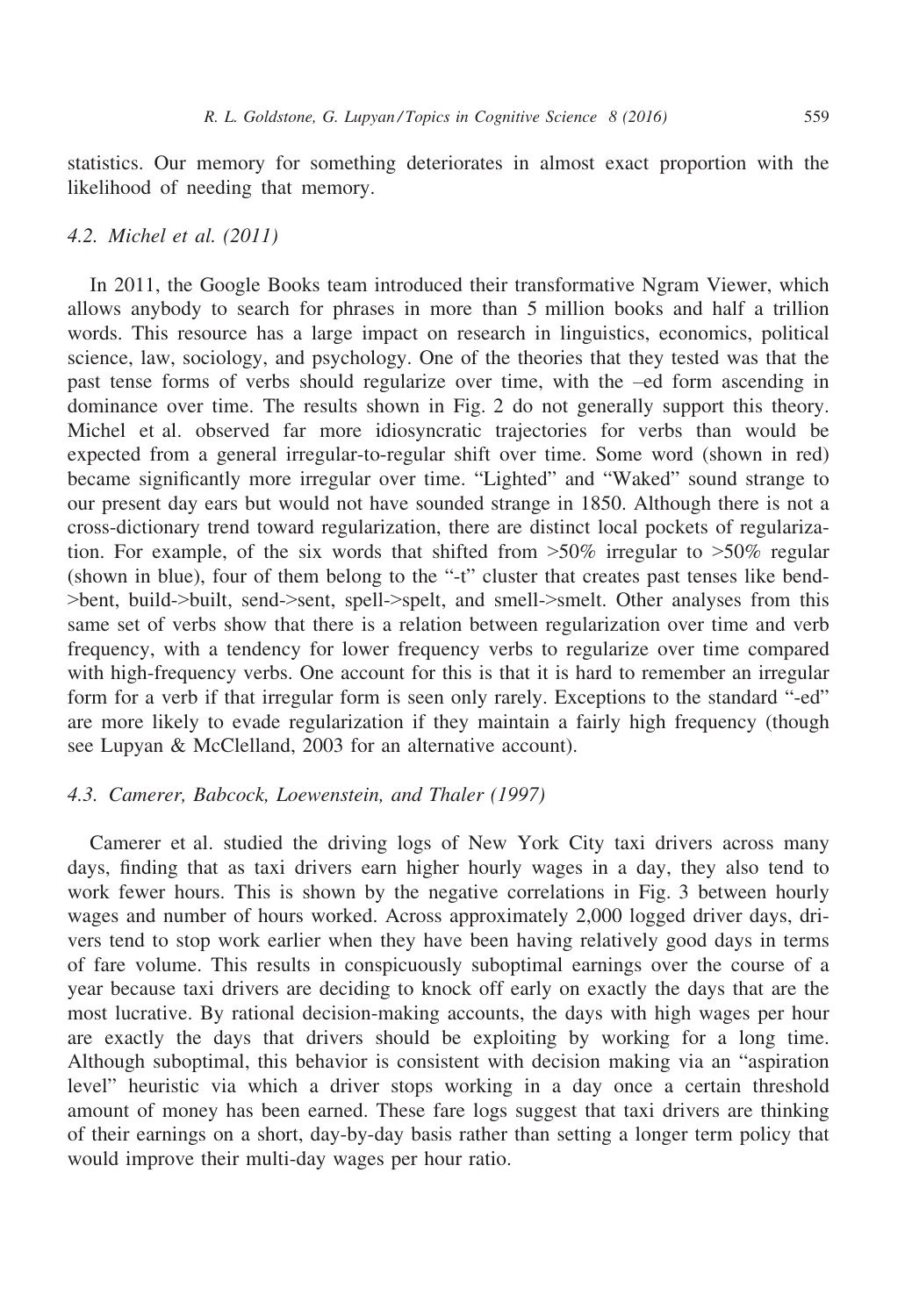

Fig. 2. A plot from Michel et al. (2011) of the mean regularity of the verbs in the period 1800–1825 versus their mean regularity from 1975 to 2000. For example, the irregular form "fought" has been preferred over "fighted" as the past tense of "fight" for the both time periods, with the regular form "fighted" being used about 1% of the time 1800–1825 and about 0.02% of the time 1975–2000. The inset shows the gradual increase in the regularity of the verb "chide" over 200 years. In the 1800s, "chid" was far more common than "chided," but exactly the opposite is true nowadays. The verbs shown in blue have switched from being predominantly irregular in 1800–1825 to being predominantly regular in 1975–2000, whereas the verbs shown in red have made the opposite transition. Figure reprinted with permission from the authors.

#### 4.4. Zhang (2010)

A life-changing decision that individuals with poor kidney functioning must make is whether to accept a kidney that is being offered to them from a donor, typically with a hospital acting as intermediary. There is a waiting list of candidate recipients for kidneys that can be quite long. A kidney, when it become available, is offered to the first candidate on the waiting list, and if they decline it (often due to idiosyncratic timing and health considerations), it is then offered to the second candidate, and so on. The decisions of candidate recipients show evidence of strong observational learning effects. In particular, candidates later on the waiting list use the earlier candidates' decisions to decline a kidney as evidence that the kidney may be generally unsuitable. Fig. 4 shows a striking example of this effect looking at a subset of the data for which two kidneys can be equated for their clinical utility because they are donated from the same, deceased individual. Zhang divided these kidneys into two matched groups—those that were accepted earlier from their matched pair and those that were accepted later. Fig. 4 shows strong deviations in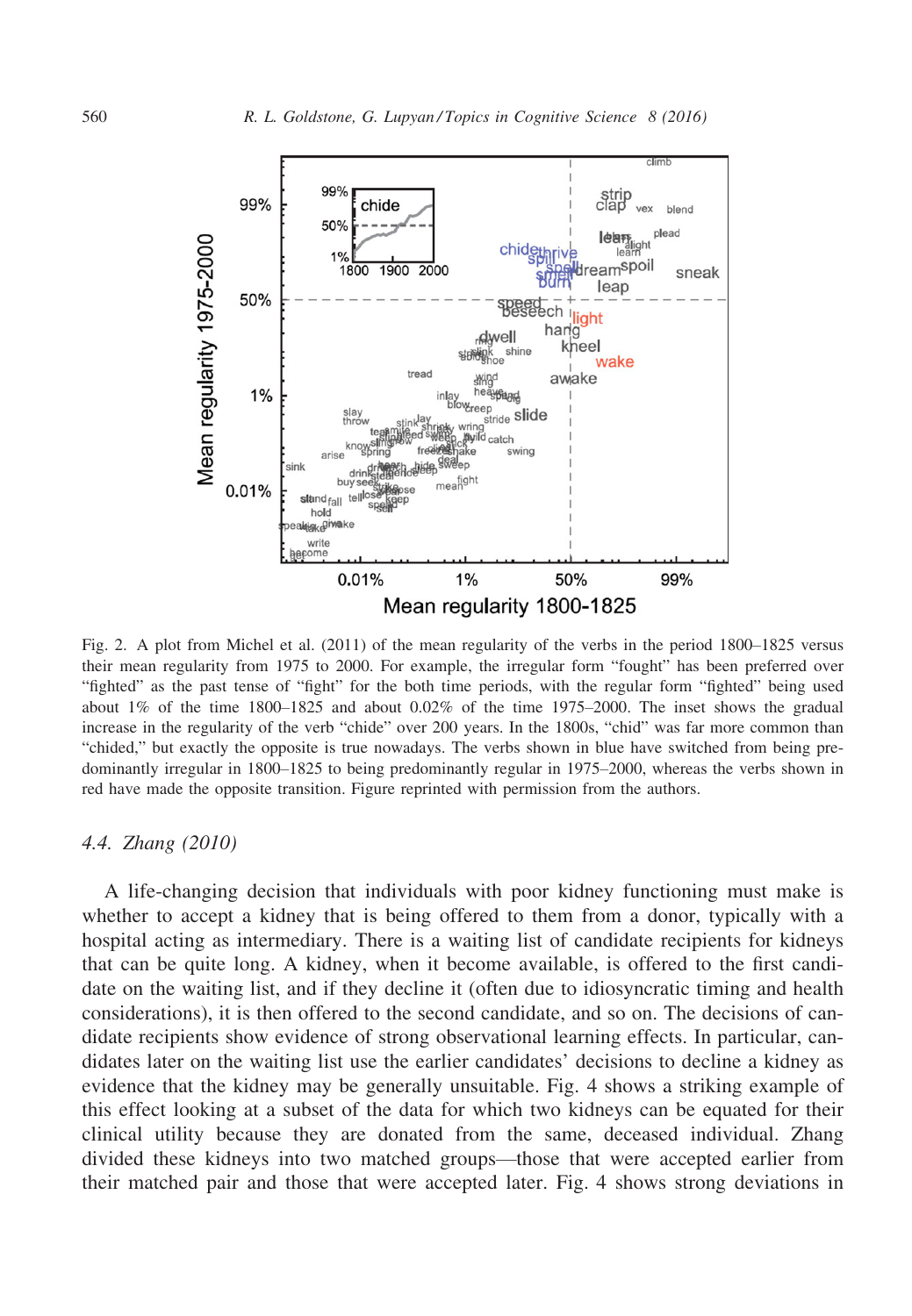

Fig. 3. Camerer et al.'s (1997) study of fare logs from New York City taxi drivers. The results from two separate data sets, TLC1 and TLC2, show that as hourly wages increase, the total number of hours worked on that day decrease. Figure reprinted with permission from the authors.

the profile of acceptance for the matched kidneys, indicated by the wide gaps between adjacent bars for matched kidneys that came from the same individual. Once a kidney has been declined by one candidate recipient, it becomes more likely to be declined by subsequent candidates—candidates who are aware of the history of rejections of a particular kidney that they are being offered. Statistical modeling indicates that the number of previous rejections of a kidney has a strong negative relation on the likelihood that a kidney will be accepted by a candidate recipient. Despite a continual shortage of kidneys, a selfreinforcing chain of inferences about the quality of kidney is formed (e.g., "I'm suspicious of a kidney that has been declined by 20 people ahead of me. Thus, I will also decline it."). There is a robust literature on the unique prevalence and power of observational learning in humans (Dean, Kendal, Shapiro, Thierry, & Laland, 2012; Goldstone et al., 2013; Wisdom, Song & Goldstone, 2013), but this example from the U.S. kidney market is particularly powerful because it documents that people imitate others' preferences for an object even when they are literally dying for the object.

## 4.5. Khatib et al. (2011)

Game play offers a fertile research paradigm for cognitive science, as evidenced by a forthcoming topiCS topic dedicated to action games in cognitive science (Gray, 2016). One area of cognitive science interest in game play is "serious games"—games that have a purpose other than entertainment alone, particularly education, training, or solving real-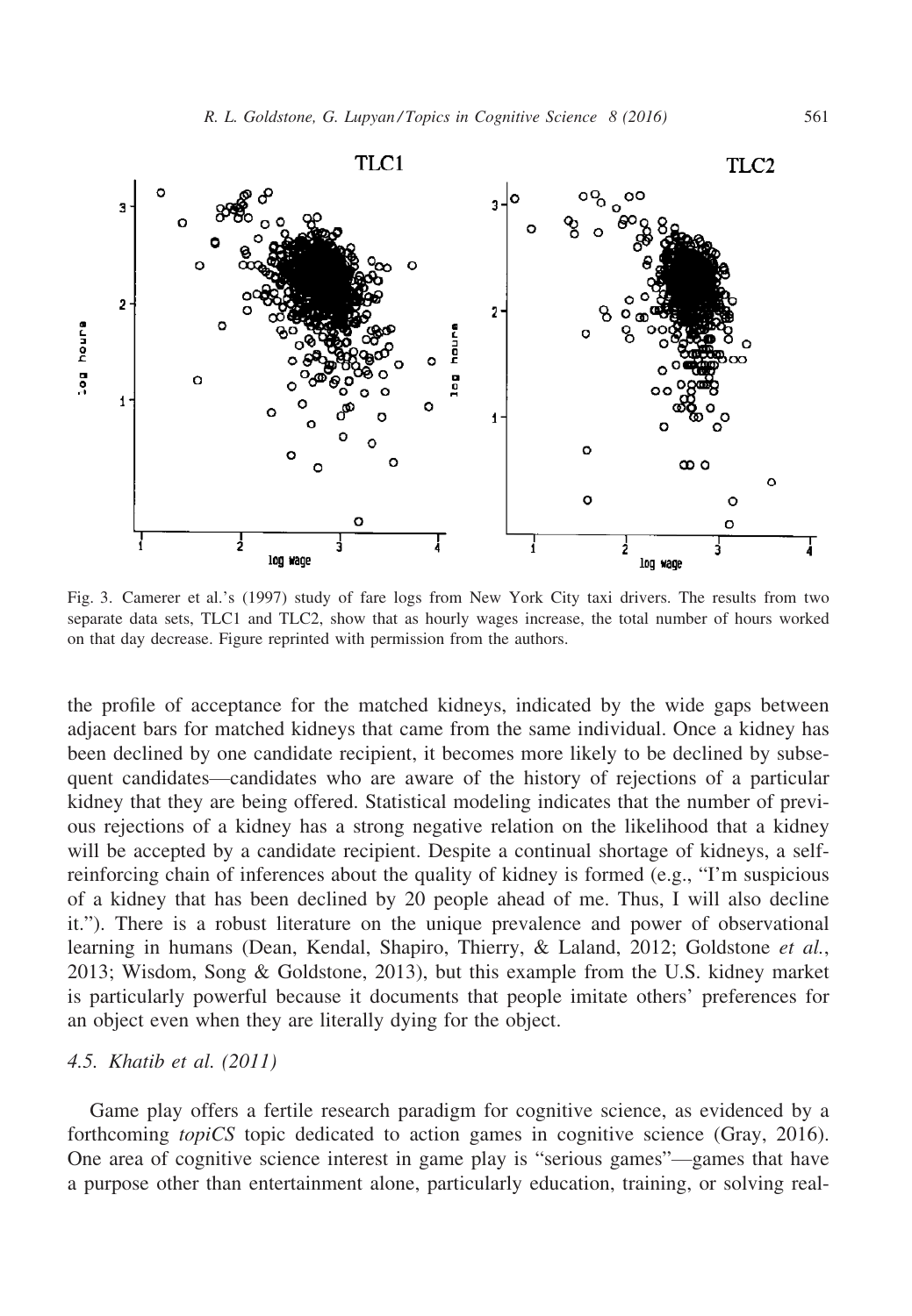

Fig. 4. Results from Zhang (2010) on acceptances of kidneys by candidates for kidney transplants. This graph shows the subset of results when two kidneys of equivalent clinical utility are donated by the same, deceased individual. Group 1 contains 58 kidneys that were accepted earlier in the queue of candidates. Group 2 shows the matched kidneys that were accepted later in the queue. Kidneys are matched when they come from the same individual donor, and they are plotted adjacent to each other. The vertical axis shows the position on the queue of the kidney when it was accepted. For example, for the fifth pair of kidneys from the left, one kidney was accepted by the first candidate it was offered to, but the other kidney was not accepted until it had been declined by 22 candidates. Many matched kidneys differ substantially in terms of when they are accepted, consistent with the notion that candidate kidney recipients use the rejection of a kidney by candidates ahead of them in queue as evidence of the kidney's low quality. Figure reprinted with permission from the authors.

world problems (Mayer, 2014). One notable example of a serious game is Foldit [\(https://fold.it/portal/](https://fold.it/portal/)), which tasks its participants with folding proteins into as low an energy state as possible, a notoriously difficult problem even for the most sophisticated artificial intelligence systems available (Cooper et al., 2010). Scientists can analyze the best solutions found by players to determine if they can be applied to understanding or manipulating proteins in the real world. For example, in 2011, Foldit players uncovered the crystal structure of a virus that causes AIDS in monkeys, producing a solution that had eluded professional scientists for 15 years. In 2012, using a version of the game that allows for the creation of new proteins, game players constructed an enzyme that can speed up a biosynthetic reaction used in a variety of drugs, including cholesterol medications, by 2,000%. Khatib et al. (2011) studied the strategies that 57,000 Foldit players use to achieve these successes. A key to players' success is the strategic use of algorithmic "recipes" to supplement their human search. Players, in effect, turn themselves into cyborg search agents, combining human intuition and the computational efficiency of crafted and tailored algorithms. Fig. 5 shows the prevalence of deploying different classes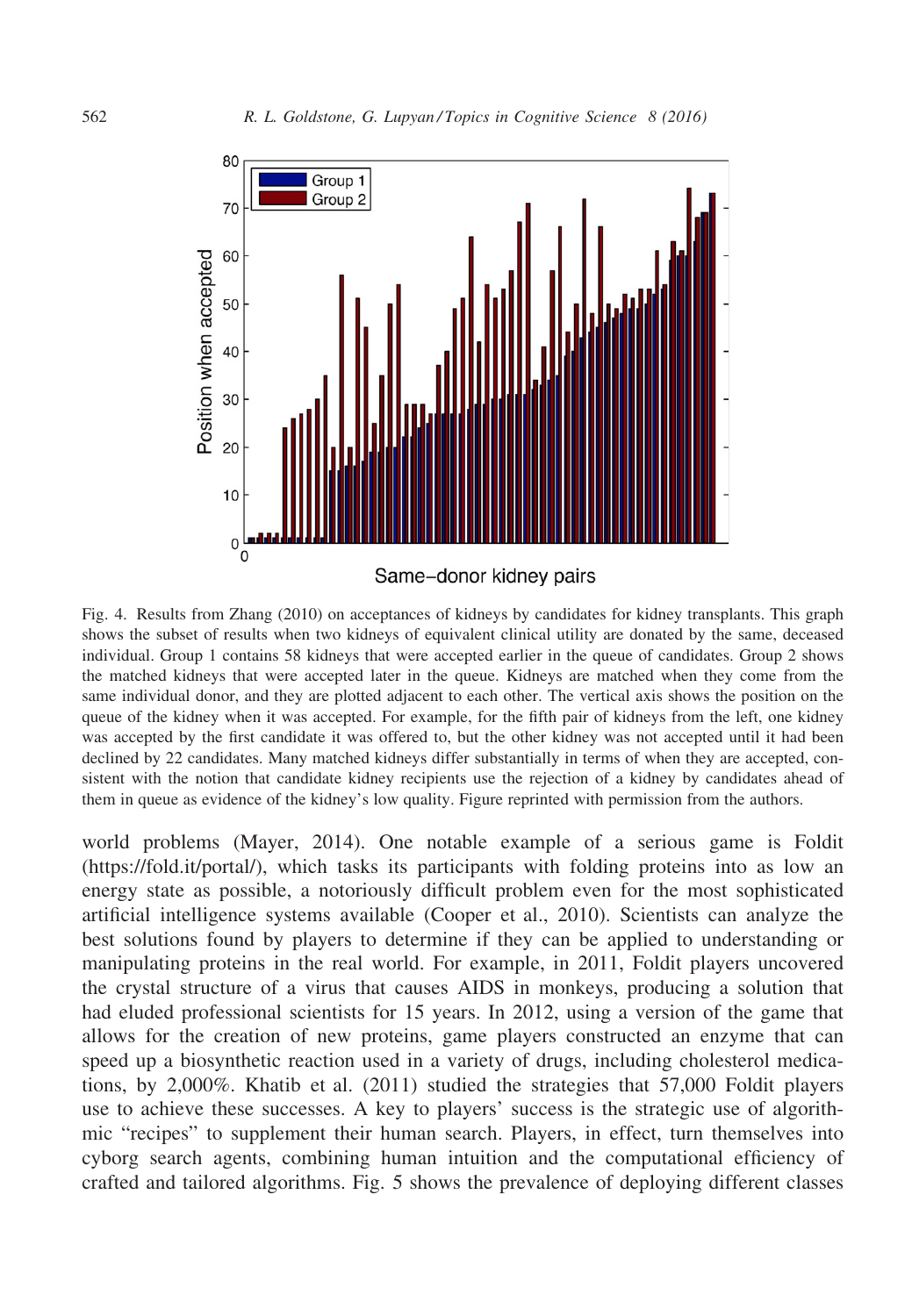of algorithms at different points in a solution by different players. The third category of recipes, "local optimize," performs local energy minimizations along the protein backbone. All players use this strategy increasingly often as their work on a protein progresses, and that trend is particularly pronounced for the best players. The top players seem to appreciate that applying this strategy on the initial state of a Foldit puzzle is not effective because a successful prediction for how a protein will fold will no longer have the general backbone shape of the initial state. This kind of insight can be harvested for "algorithm mining" efforts to improve machine learning by incorporating successful human strategies, and it also speaks more generally to the global-to-local search processes that successful problem solvers employ.

## 5. What NODS are and are not about

In assessing the opportunities for NODS, it is helpful to clarify what we believe the articles in this issue to be about, and not about. Beginning with what this topic is not about is arguing for a "bigger is better" ideology. In particular, we have eschewed framing this topic in terms of "Implications of Big Data for Cognitive Science" despite the current zeitgeist surrounding "Big Data." Bigger is not necessarily better when it comes to data (e.g., Roberts & Winters, 2013 for discussion). Many computer scientists interested in Big Data are interested in developing technologies that allow users to process tera-, peta-, and exabytes of data. However, some of the data sets that have been most psychologically revealing, like John Anderson's emails and taxi drivers' logs, are mere megabytes or less. The work of Camerer et al. on taxi drivers' work hours is important for cognitive science not because it requires high-speed computers or new data-mining algorithms—it does not. It is important for what it reveals about real drivers' decisions to



Fig. 5. Use of strategies by Foldit players as documented by Khatib et al. (2011). Panel A shows the frequency of different strategies for all players, while Panel B shows the same frequencies for the top performing players. The "local optimize" strategy is used increasingly often as the problem solving effort extends over time, and this trend is particularly pronounced for the best players. This strategy performs local energy minimizations along the protein backbone at every segment of the protein. Figure reprinted with permission from the authors.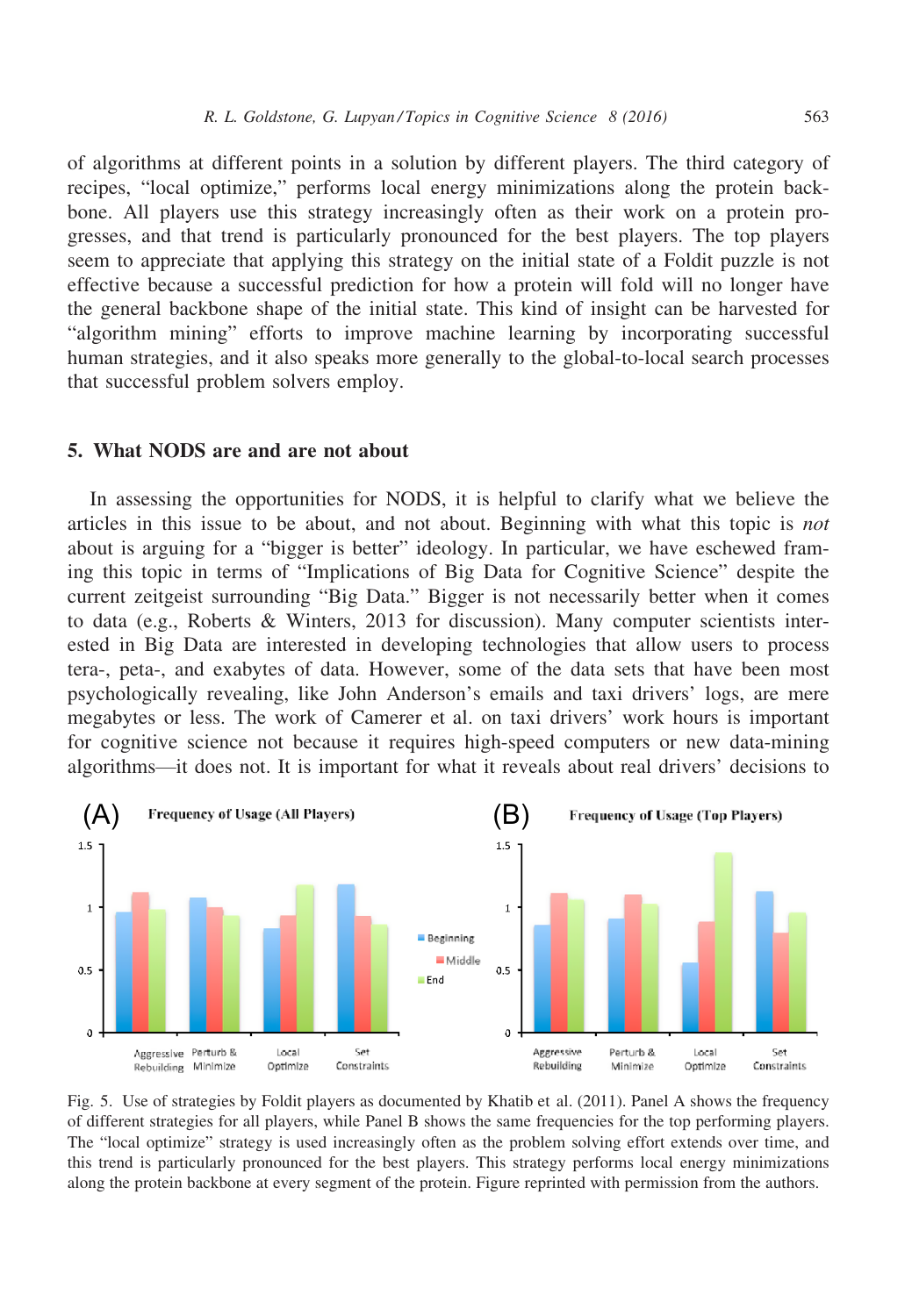stop driving for the day, and why a driver's manifest use of an "aspiration level" decision rule personally costs him/her thousands of dollars of wages. Although it runs against the grain of some sectors of the Big Data movement, we nonetheless maintain that a quality piece of data is often worth 1,000 times its weight in raw and unwashed data.

This topic is also not concerned with using large data sets to reveal community, institutional, or social network patterns. This work is fascinating and important, and we firmly believe in the relevance of group-level patterns and processes for cognitive science (Goldstone & Gureckis, 2009). However, the articles in this topic are focused more on revealing principles of individual psychology through NODS. Sociology and social network analysis are large, additional topics worthy of their own coverage. Plus, it is perhaps more eye-opening for cognitive scientists to think about ways in which their own, typically individual-oriented domains of inquiry into human cognition can be transformed by examining natural data sets.

Another enterprise this topic is not about is developing and using tools for visualizing, storing, or analyzing large amounts of experimentally collected data, such as fMRI, EEG, body movements, and video data. These high-bandwidth data sources fall within the purview of Big Data for Cognitive Science, but not NODS because they are collected in the context of laboratory experiments. A final undertaking this topic is not about is trying to convince psychologists not to run experiments. All of the articles in this topic provide examples of the rich possibilities for interplay between experiments and NODS.

Moving on to the positive characterization of our interpretation of NODS for cognitive science, for us the real excitement is not necessarily the size of the data sets, but their availability. The increasing openness of data makes it possible for people to look for patterns in data sets that never would have occurred to the individuals who originally created the data sets. Inspecting naturally occurring data sets is very much in the spirit of native North American Inuits alleged use of the whole whale—meat for food, blubber for candle oil, bones for sleds, and skin for clothing. Data sets that are made available either for free or for a price have often been developed at great expense, and hence have been explicitly built by their creators so that a variety of people can plumb the data for their own purposes. There are many evocative, revealing data sets that can help inform our theories of cognition. Empowered with currently available tools in database querying, automatic structuring of data, statistical analysis, and visualization, the worn cliche is apt: we really are only limited by our creativity. The articles in this topic demonstrate that theoretical questions should be driving the research agenda. Questions about how intelligent systems in rich environments make decisions, remember information, perceive objects, learn language, and adapt to solve new problems are the primary focus. However, given this agenda, NODS are serving as theory accelerators. The theories we are able to advance are much more nuanced than possible without the NODS, and they have dramatically accelerated the cycle of theory development, theory testing, and theory revision.

The five previous case studies and the current articles provide inspirational examples of researchers who have creatively interrogated existing data sets in surprising and genuinely novel ways. Cognitive scientists, equipped with powerful theories of cognition, are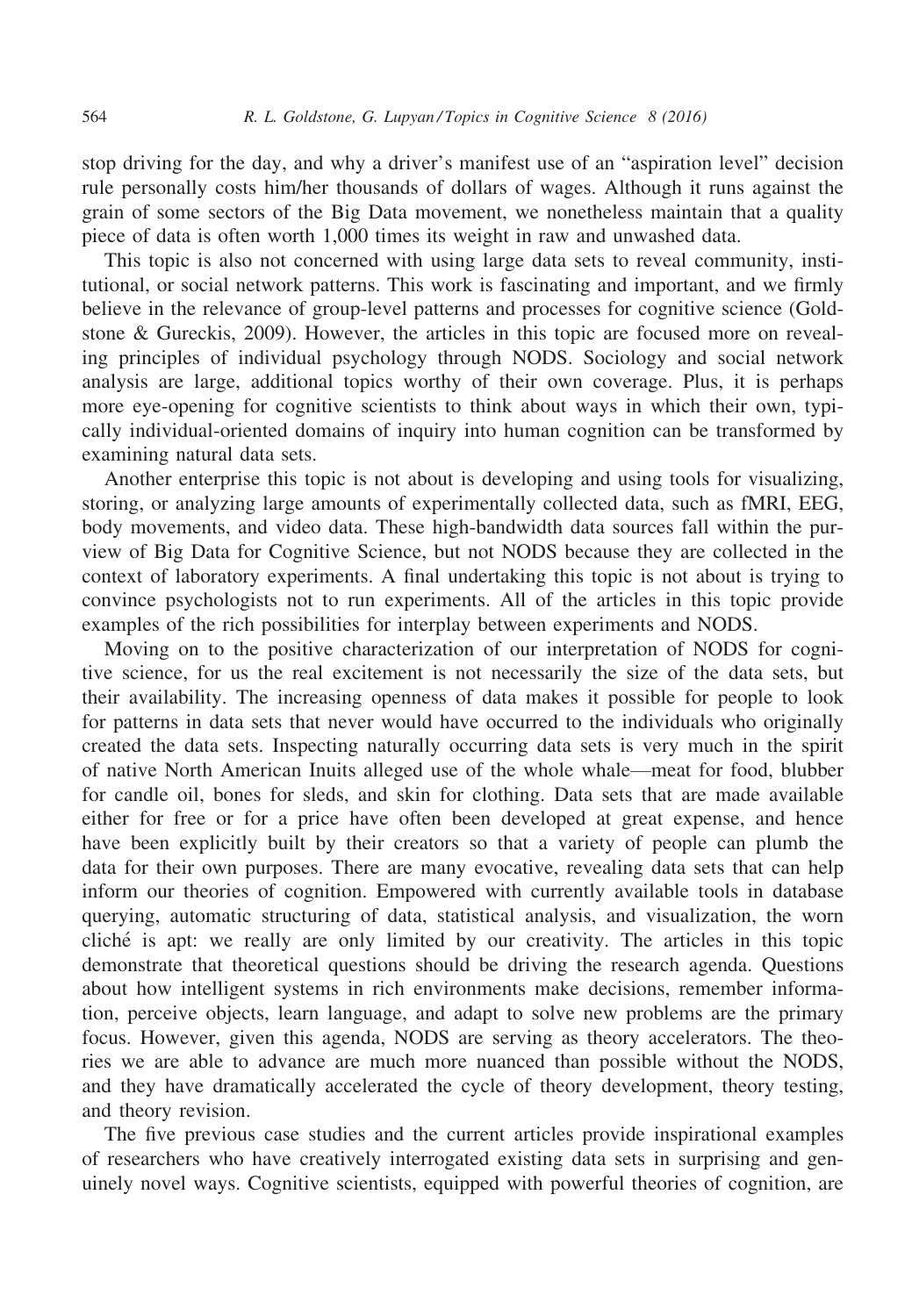well positioned to add new perspectives on what to look for in existing data sets. For example, to a chess player, the massive repository of online chess games is almost exclusively viewed from the restricted vantage point of an historic record of games that can possibly be scrutinized for strategic insights. However, to a cognitive scientist steeped in the problem solving literature, they represent a treasure trove of information about how factors like blindfolding, experience, and speed affect the quality of thinking, and the roles of search versus perceptual matching for problem solving (Chabris & Hearst, 2003). As Karmiloff-Smith and Inhelder (1975) have argued, "To get ahead, get a theory." This is just as true of modern cognitive scientists as it is of the children that Karmiloff-Smith studied. The rapidly increasing availability of high-quality data logging, storage, querying, visualization, and analysis tools means that the bottleneck for progress in the social sciences is increasingly on the theoretical side. Cognitive science has always been strong on theory, and its practitioners have unique theoretical vantage points from which to explore real-world data sets. If theory is indeed the bottleneck, then cognitive science becomes a perspective of increasing societal relevance because of its ability to widen the constriction.

#### Acknowledgments

We thank Colin Camerer, Rick Dale, Simon Dedeo, Wayne Gray, Michael Jones, Firas Khatib, David Landy, Jean-Baptiste Michel, Lael Schooler, Peter Todd, Amanda Windburn, Juanjuan Zhang, and the authors of the articles in this topic for helpful comments, figures, conversations, and advice.

### References

- Adamic, L. A., & Glance, N. (2005). The political blogosphere and the 2004 US election: Divided they blog. Proceedings of the 3rd international workshop on Link discovery, pp. 36–43. New York.
- Anderson, J. R., & Schooler, L. J. (1991). Reflections of the environment in memory. Psychological Science, 2, 396–408.
- Anderson, J. R., & Schooler, L. J. (2000). The adaptive nature of memory. In E. Tulving & F. I. M. Craik (Eds.), Handbook of memory (pp. 557–570). New York: Oxford University Press.
- Beilock, S. L., & Gray, R. (2007). Why do athletes "choke" under pressure? In G. Tenenbaum & R. C. Eklund (Eds.), Handbook of sport psychology (3rd ed., pp. 425–444). Hoboken, NJ: John Wiley & Sons.
- Bengio, Y., Courville, A., & Vincent, P. (2013). Representation learning: A review and new perspectives. IEEE Transactions on Pattern Analysis & Machine Intelligence, 25, 1798–1828.
- Berger, J., Bradlow, E. T., Braunstein, A., & Zhang, Y. (2012). From Karen to Katie: Using baby names to study cultural evolution. Psychological Science, 23, 1067–1073.
- Berger, J., & Le Mens, G. (2009). How adoption speed affects the abandonment of cultural tastes. Proceedings of the National Academy of Sciences, 106, 8146–8150.
- Berger, J., & Pope, D. (2011). Can losing lead to winning? Management Science, 57, 817–827.
- Bernartzi, S., & Thaler, R. H. (2007). Heuristics and biases in retirement savings behavior. Journal of Economic Perspectives, 21, 81–104.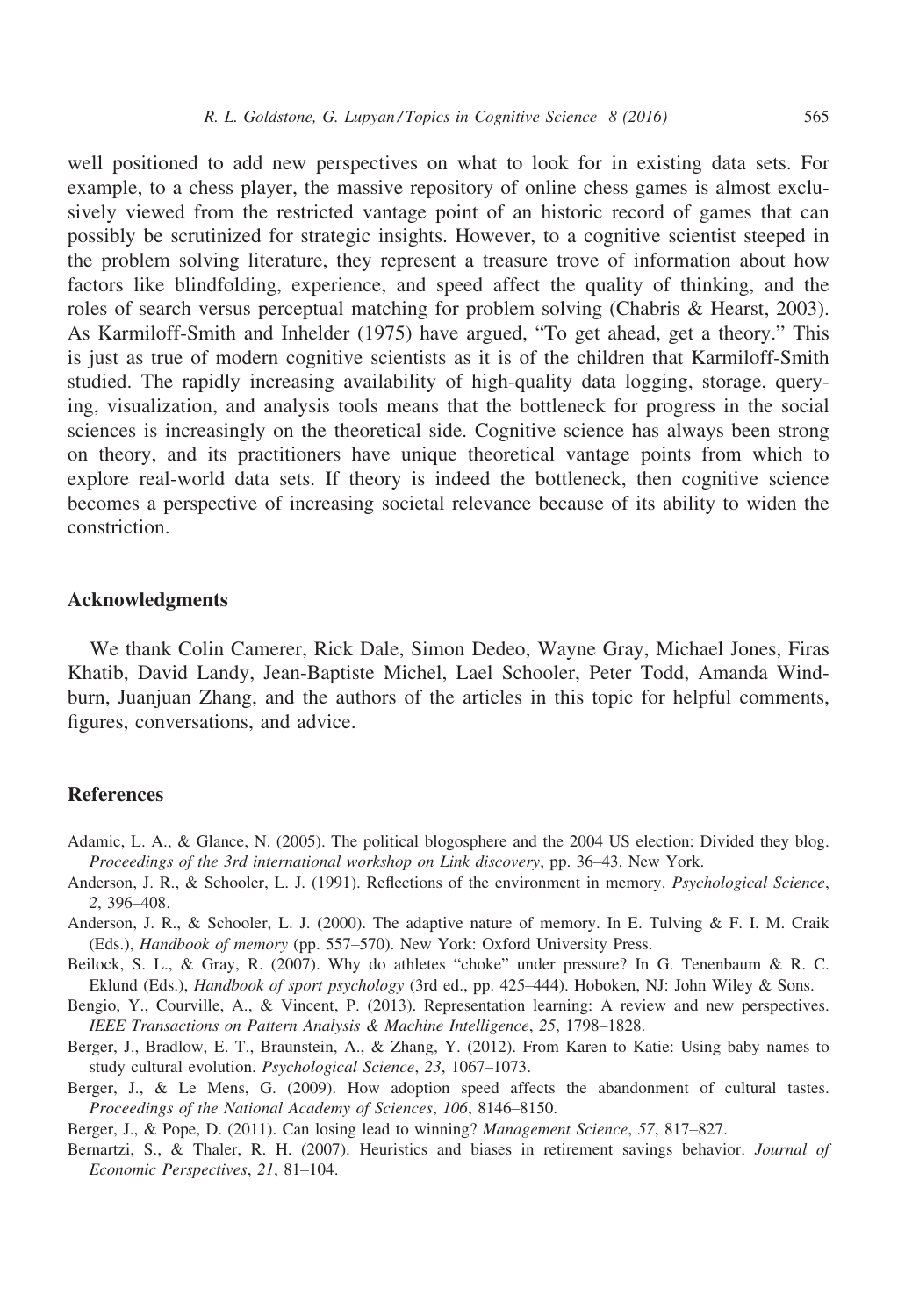- Bond, R. M., Fariss, C. J., Jones, J. J., Kramer, A. D. I., Marlow, C., Settle, J. E., & Fowler, J. H. (2012). A 61-million-person experiment in social influence and political mobilization. Nature, 489, 295–298.
- Brady, T. F., Konkle, T., Alvarez, G. A., & Oliva, A. (2008). Visual long-term memory has a massive storage capacity for object details. Proceedings of the National Academy of Sciences, 105(38), 14325– 14329.
- Braithwaite, D. W., Goldstone, R. L., van der Maas, H. L. J., & Landy, D. H. (2016). Informal mechanisms in mathematical cognitive development: The case of arithmetic. Cognition, 149, 40–55.
- Camerer, C., Babcock, L., Loewenstein, G., & Thaler, R. (1997). Labor supply of New York City cabdrivers: One day at a time. Quarterly Journal of Economics, 112, 407–441.
- Castranova, E. (2005). Synthetic worlds. Chicago: University of Chicago Press.
- Chabris, C. F., & Hearst, E. S. (2003). Visualization, pattern recognition, and forward search: Effects of playing speed and sight of the position on grandmaster chess errors. Cognitive Science, 27, 637–648.
- Clark, A. (2004). Natural born cyborgs. Oxford, England: Oxford University Press.
- Clark, A. (2009). Supersizing the mind. Oxford, England: Blackwell.
- Cooke, N. J., & Hilton, M. L. (Eds.) (2015). Enhancing the effectiveness of team science. Washington, DC: National Academies Press.
- Cooper, S., Khatibi, F., Treuille, A., Barbero, J., Lee, J., Beenen, M., Leaver-Fay, A., Baker, D., Popovic, Z., & Foldit Players (2010). Predicting protein structures with a multiplayer online game. Nature, 466, 756– 760.
- Dean, L. G., Kendal, R. L., Shapiro, S. J., Thierry, B., & Laland, K. N. (2012). Identification of the social and cognitive processes underlying human cumulative culture. Science, 335, 1114–1118.
- DellaVigna, S. (2009). Psychology and economics: Evidence from the field. Journal of Economic Literature, 47(2), 315–372.
- Ebbinghaus, H. (1885). Memory: A contribution to experimental psychology. New York: Dover.
- Gibson, J. J. (1979). The ecological approach to visual perception. Boston, MA: Houghton Mifflin.
- Goldstone, R. L., & Gureckis, T. M. (2009). Collective behavior. *Topics in Cognitive Science*, 1, 412–438.
- Goldstone, R. L., Wisdom, T. N., Roberts, M. E., & Frey, S. (2013). Learning along with others. *Psychology* of Learning and Motivation, 58, 1–45.
- Granger, C. W. J. (1969). Investigating causal relations by econometric models and cross-spectral methods. Econometrica, 37, 424–438.
- Gray, W. (2016). Action games as a cognitive science paradigm. Topics in Cognitive Science.
- Griffiths, T. L., Steyvers, M., & Tenenbaum, J. B. T. (2007). Topics in semantic representation. Psychological Review, 114(2), 211–244.
- Gureckis, R. L., & Goldstone, R. L. (2009). How you named your child: Understanding the relationship between individual decision making and collective outcome. Topics in Cognitive Science, 1, 651–674.
- Hutchins, E. (1995). Cognition in the wild. Cambridge, MA: MIT Press.
- Jones, M. N. (Ed.) (2016). Big data in cognitive science: From methods to insights. New York: Psychology Press.
- Karmiloff-Smith, A., & Inhelder, B. (1975). If you want to get ahead, get a theory. Cognition, 3, 195–212.
- Khatibi, F., Cooper, S., Tyka, M. D., Xu, K., Macedon, I., Popovic, Z., Baker, D., & Foldit Players (2011). Algorithm discovery by protein folding game players. Proceedings of the National Academy of Sciences, 108, 18949–18953.
- Koedinger, K. R., Stamper, J. C., Leber, B., & Skogsholm, A. (2013). LearnLab's DataShop: A data repository and analytics tool set for cognitive science. Topics in Cognitive Science, 5(3), 668–669.
- Kramer, A. D. I., Guillory, J. E., & Hancock, J. T. (2014). Experimental evidence of massive-scale emotional contagion through social networks. Proceedings of the National Academy of Sciences, 111, 8788–8790.
- LeCun, Y., Bengio, Y., & Hinton, G. (2015). Deep learning. Nature, 521, 436–444.
- Lupyan, G., & McClelland, J. L. (2003). Did, made, had, said: Capturing quasi-regularity in exceptions. In R. Alterman & D. Kirsh (Eds.), Proceedings of the 25th Annual Conference of the Cognitive Science Society (pp. 740–745). Mahwah, NJ: Lawrence Erlbaum.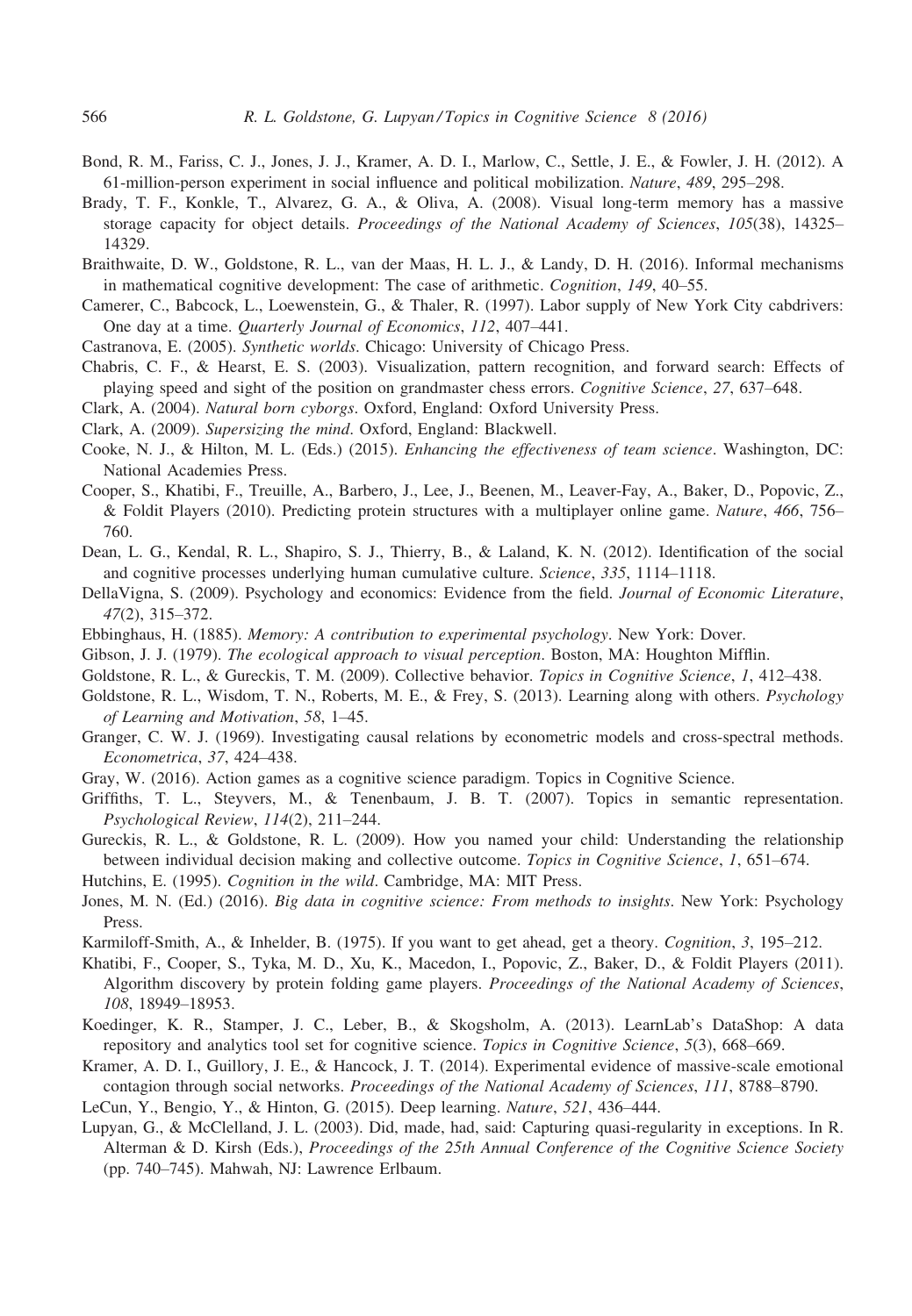- Mace, W. M. (1977). James J. Gibson's strategy for perceiving: Ask not what's inside your head, but what your head's inside of. In R. E. Shaw & J. Bransford (Eds.), *Perceiving, acting, and knowing* (pp. 43–63). Hillsdale, NJ: Erlbaum.
- Madrian, B., & Shea, D. (2001). The power of suggestion: Inertia in  $401(k)$  participation and savings behavior. Quarterly Journal of Economics, 116(4), 1149–1187.
- Mayer, R. E. (2014). Computer games for learning: An evidence-based approach. Cambridge, MA: MIT Press.
- Michel, J., Shen, Y. K., Aiden, A. P., Veres, A., Gray, M. K., Team, T. G. B., Pickett, J. P., Holberg, D., Clancy, D., Norvig, P., Orwant, J., Pinker, S., Nowak, M. A., & Aiden, E. L. (2011). Quantitative analysis of culture using millions of digitized books. Science, 331, 176–182.
- Monaghan, P., Christiansen, M. H., & Fitneva, S. A. (2011). The arbitrariness of the sign: Learning advantages from the structure of the vocabulary. Journal of Experimental Psychology: General, 140, 325–347.
- Nathan, M. J., & Alibali, M. W. (2010). Learning sciences. Wiley Interdisciplinary Reviews-Cognitive Science, 1, 329–345.
- Nathan, M. J., & Sawyer, K. (2014). Foundations of Learning Sciences. In K. Sawyer (Ed.), The Cambridge handbook of the learning sciences (2nd ed., pp. 21–43). Cambridge, England: Cambridge University Press.
- Neisser, U. (1976). Cognition and reality: Principles and implications of cognitive psychology. New York: Freeman.
- Pearl, J. (1988). Probabilistic reasoning in intelligent systems: Networks of plausible inference. San Mateo, CA: Morgan Kaufmann.
- Pearl, J. (2000). Causality: Models, reasoning, and inference. Cambridge, England: Cambridge University Press.
- Pearl, J. (2009). Causal inference in statistics: An overview. Statistics Surveys, 3, 96–146.
- Pope, D. G., & Schweitzer, M. E. (2011). Is Tiger Woods loss averse? Persistent bias in the face of experience, competition, and high stakes. American Economic Review, 101, 129–157.
- Post, T., Assem, M. J., Baltussen, G., & Thaler, R. H. (2008). Deal or no deal? Decision making under risk in a large-payoff game show. American Economic Review, 98, 38–71.
- Roberts, S., & Winters, J. (2013). Linguistic diversity and traffic accidents: Lessons from statistical studies of cultural traits.  $PLoS$  ONE,  $8(e70902)$ , 1-13.
- Salganik, M. J., Dodds, P. S., & Watts, D. J. (2006). Experimental study of inequality and unpredictability in an artificial cultural market. Science, 311, 854–856.
- Shepard, R. N. (1984). Ecological constraints on internal representation: Resonant kinematics of perceiving, imagining, thinking, and dreaming. Psychological Review, 91, 417–447.
- Steyvers, M., & Tenenbaum, J. B. (2005). Graph theoretic analyses of semantic networks: Small worlds in semantic networks. Cognitive Science, 29, 41–78.
- Sugihara, G., May, R., Ye, H., Hsieh, C., Deyle, E., Fogerty, M., & Munch, S. (2012). Detecting causality in complex ecosystems. Science, 338, 496–500.
- Szell, M., Lambiotte, R., & Thurner, S. (2010). Multirelational organization of large-scale social networks in an online world. Proceedings of the National Academy of Sciences, 107, 13636–13641.
- Wisdom, T. N., Song, X., & Goldstone, R. L. (2013). Social learning strategies in a networked group. Cognitive Science, 37, 1383–1425.

Zhang, J. (2010). The sound of silence: Observational learning in the U.S. kidney market. Marketing Science, 29, 315–335.

#### Articles in this Topic

Berger, J. (2016). Does presentation order impact choice after delay? Topics in Cognitive Science.

Christiansen, M. H., & Monaghan, P. (2016). Division of labor in vocabulary structure: Insights from corpus analyses. Topics in Cognitive Science, 8, 670–684. doi: [10.1111/tops.12205](http://dx.doi.org/10.1111/tops.12205).